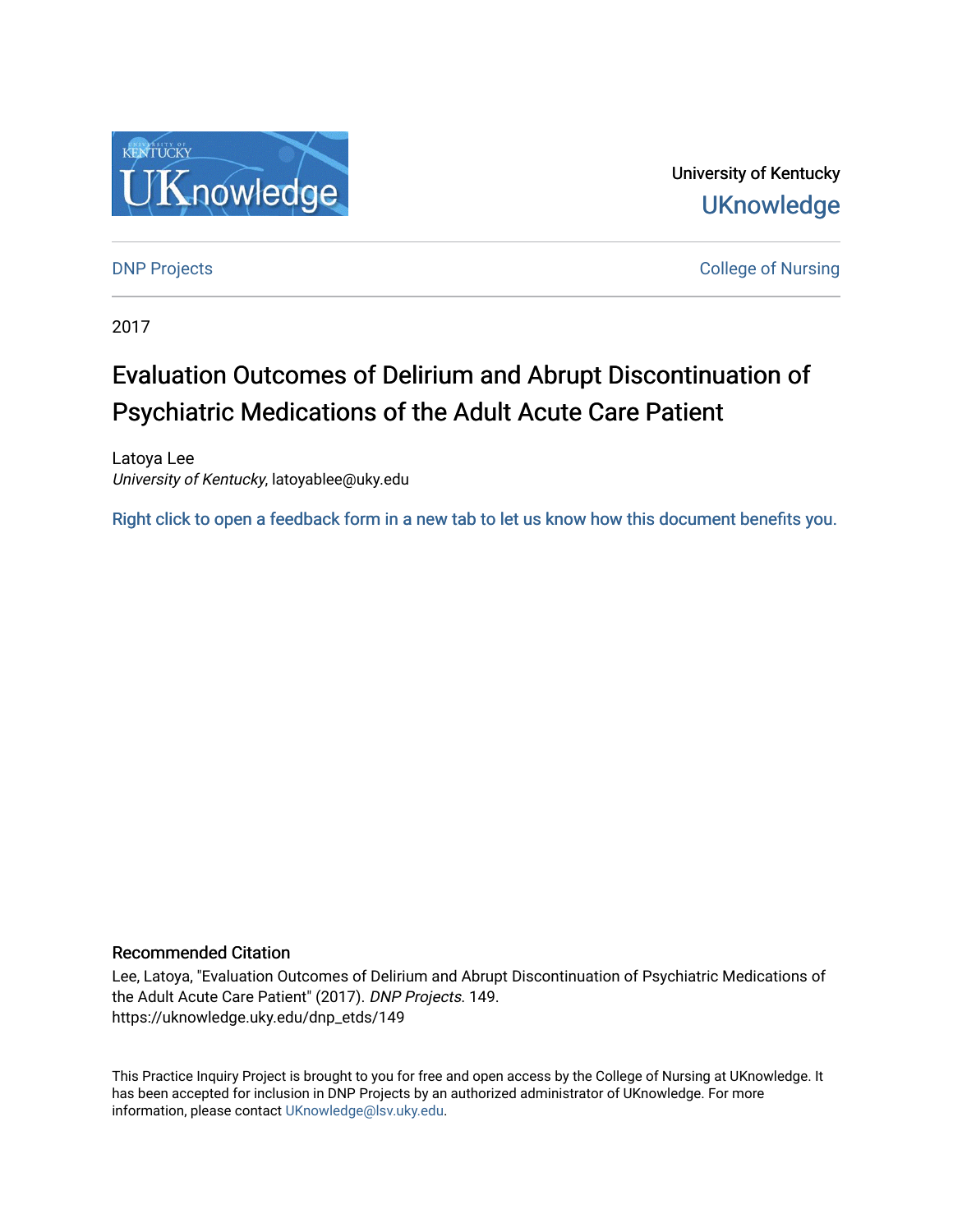DNP Final Project

Evaluation Outcomes of Delirium and Abrupt Discontinuation of Psychiatric Medications of the Adult Acute Care Patient

Latoya Lee

University of Kentucky College of Nursing Spring 2017

Peggy El-Mallakh PhD, MSN, BSN, RN, PMHNP-BC, - Committee Chair Chizimuzo Okoli PhD, MPH, MSN, RN- Committee Member Abner O. Rayapati, MD, MPH - Committee Member/Clinical Mentor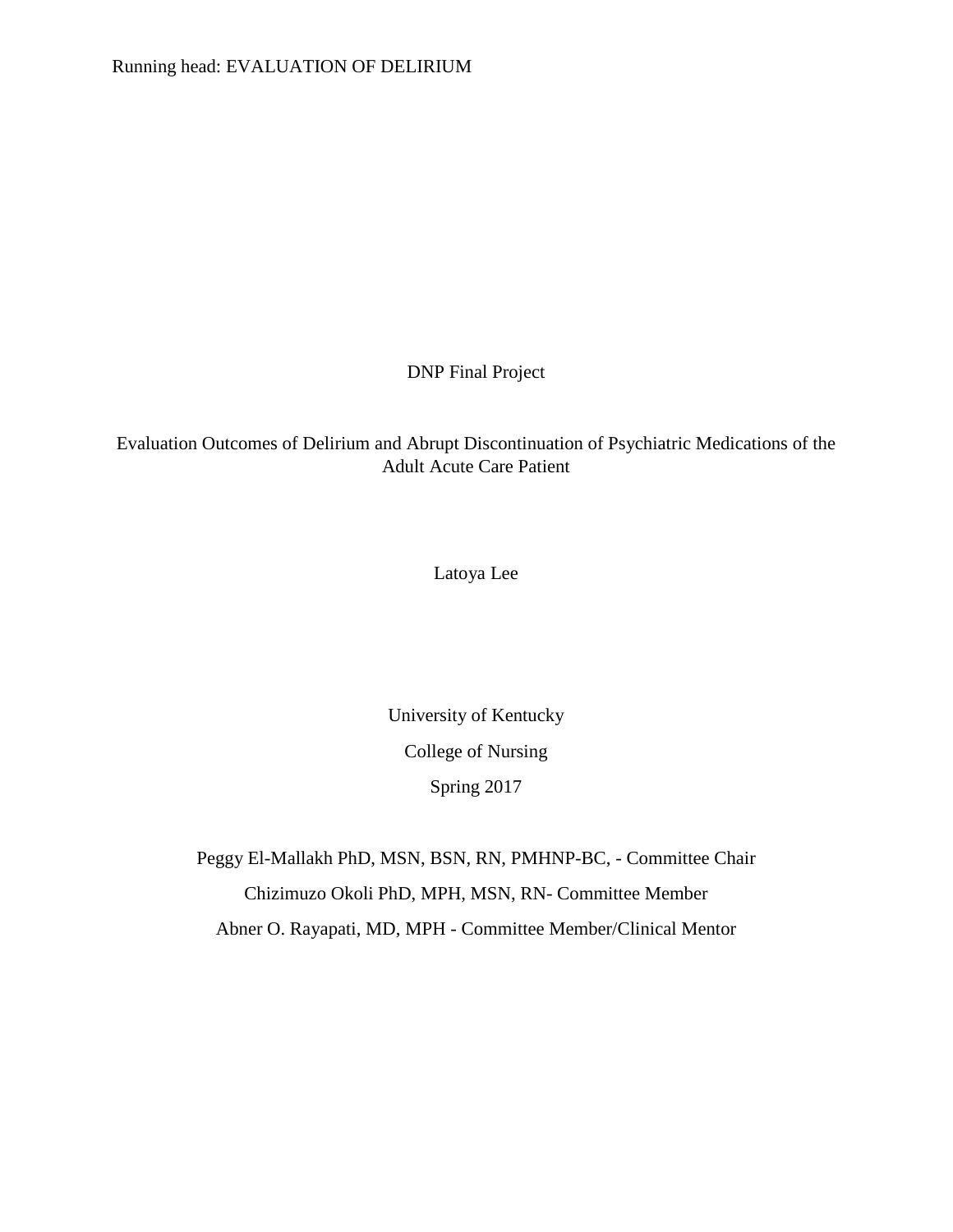## Dedication

This work and my DNP Project are dedicated to my boys, Larry, Levi, and Landon. To Larry, thank you for putting everything on hold so that I could pursue this academic achievement. I am truly grateful and appreciate everything you do for our family. To Levi and Landon, I hope that I have inspired you to follow your heart and taught you that with hard work and dedication, you can achieve anything in life. This was to give you a brighter tomorrow and future. This is for my parents; you are my rock, thank you for everything you have done for me and for being my biggest cheerleaders over the years.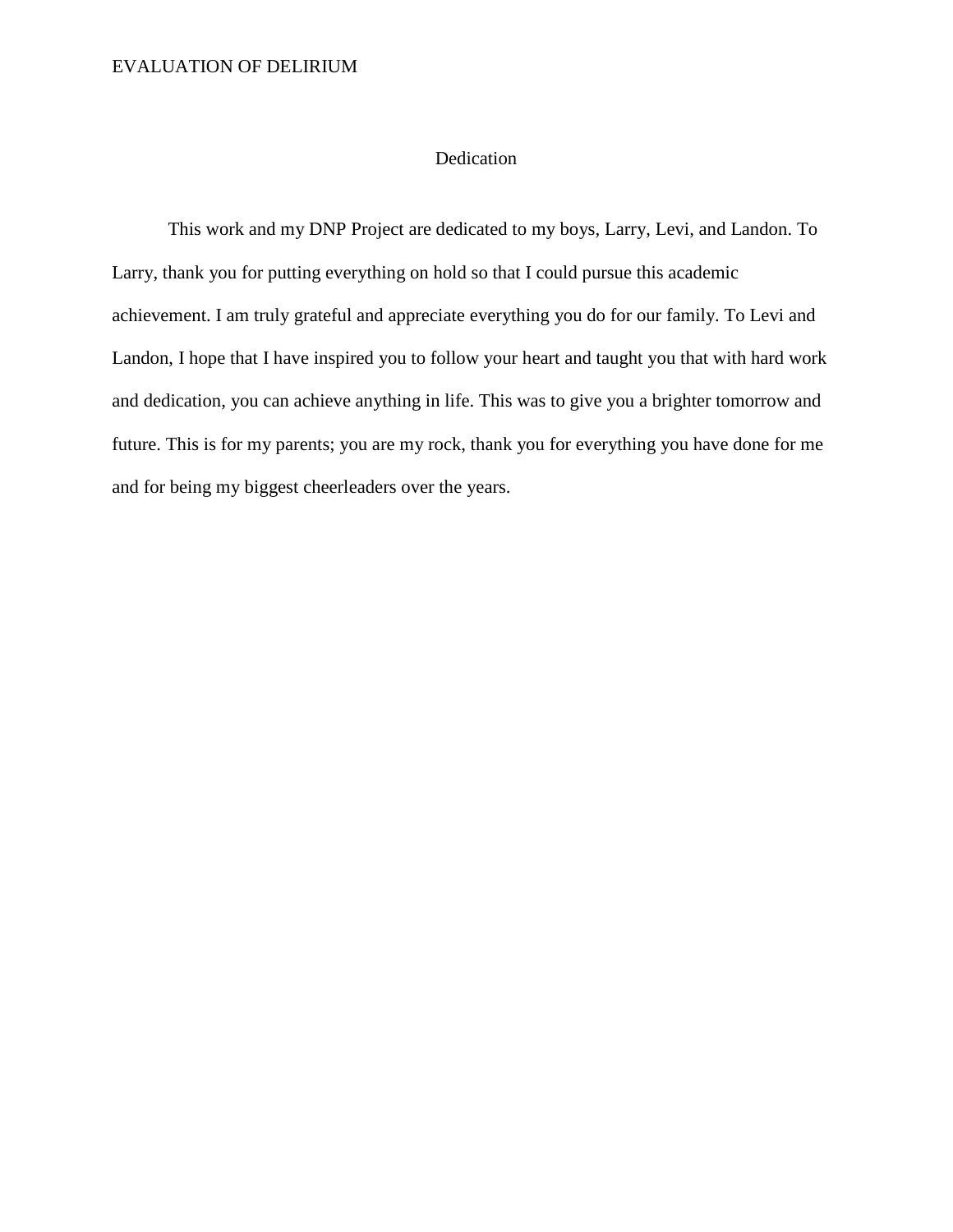### Acknowledgements

I would like to express my appreciation and thanks to my advisor, Dr. Peggy El-Mallakh; you have been a great mentor and support system for me. I would like to thank you for your unconditional support. Without your guidance and your belief in me this could have not been possible. I would also like to thank my committee member Dr. Chizimuzo Okoli and clinical mentor Dr. Abner O. Rayapati for taking the time to serve as committee members. Dr. Okoli, thank you for helping me to enrich my projects. Your helpful feedback, thoughts, brainstorming and data analysis over the past year has truly been appreciated. Thank you to Dr. Rayapati for your mentorship and for guiding me through clinical experiences.

I would also like to say a special thank you to the Neurology/Stroke Intensive Care Unit. Thank you, my work family, for all the years of support. I will truly miss you. In addition, I would like to extend a special thank you to Dr. Lillian Findlay, UK College of Nursing, Kathy Collins and Whitney L. Kurtz.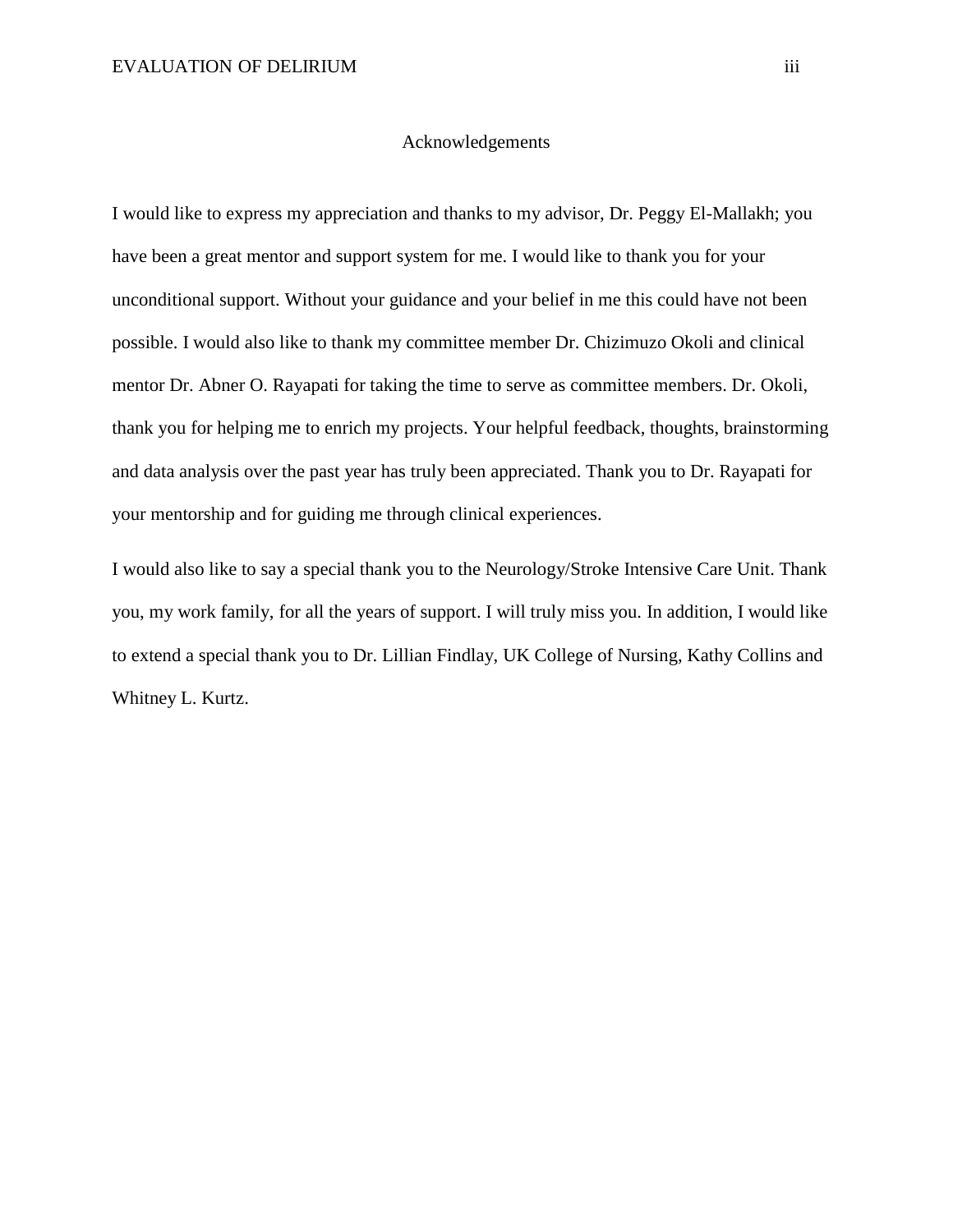| Differences in demographic, length of stay, restraint use, and mortality between those with and<br>Demographic, Length of Stay, Restraint Use, and Mortality differences between those with and |  |
|-------------------------------------------------------------------------------------------------------------------------------------------------------------------------------------------------|--|
|                                                                                                                                                                                                 |  |
|                                                                                                                                                                                                 |  |
|                                                                                                                                                                                                 |  |

# **Table of Contents**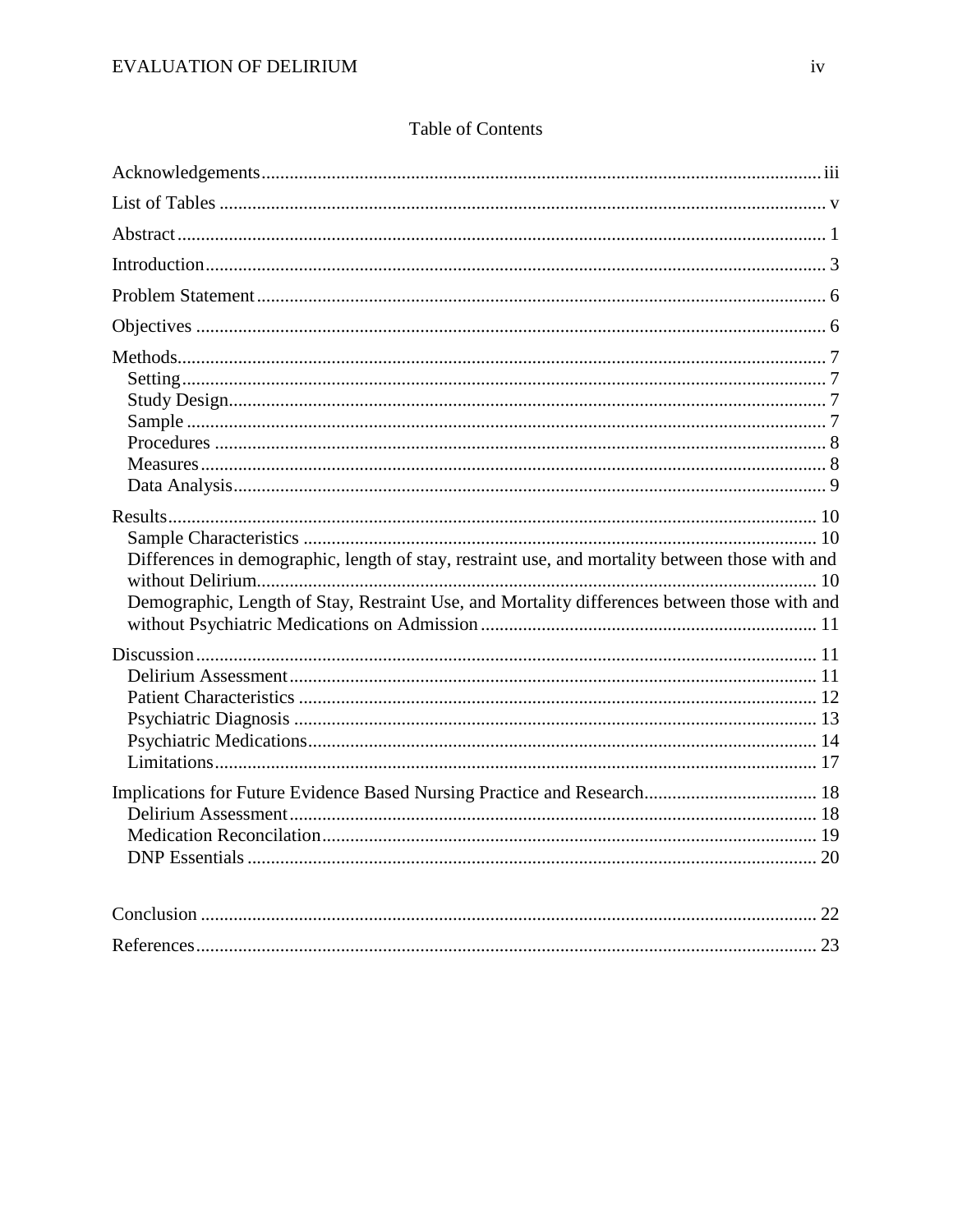# **List of Tables**

| Table 2. Demographic, Length of Stay, Restraint Use, Mortality, and Psychiatric Medications  |  |
|----------------------------------------------------------------------------------------------|--|
|                                                                                              |  |
| Table 3. Differences in demographics, length of stay, restraints used, and mortality between |  |
| patients with and without psychiatric medications on admission who experience delirium       |  |
|                                                                                              |  |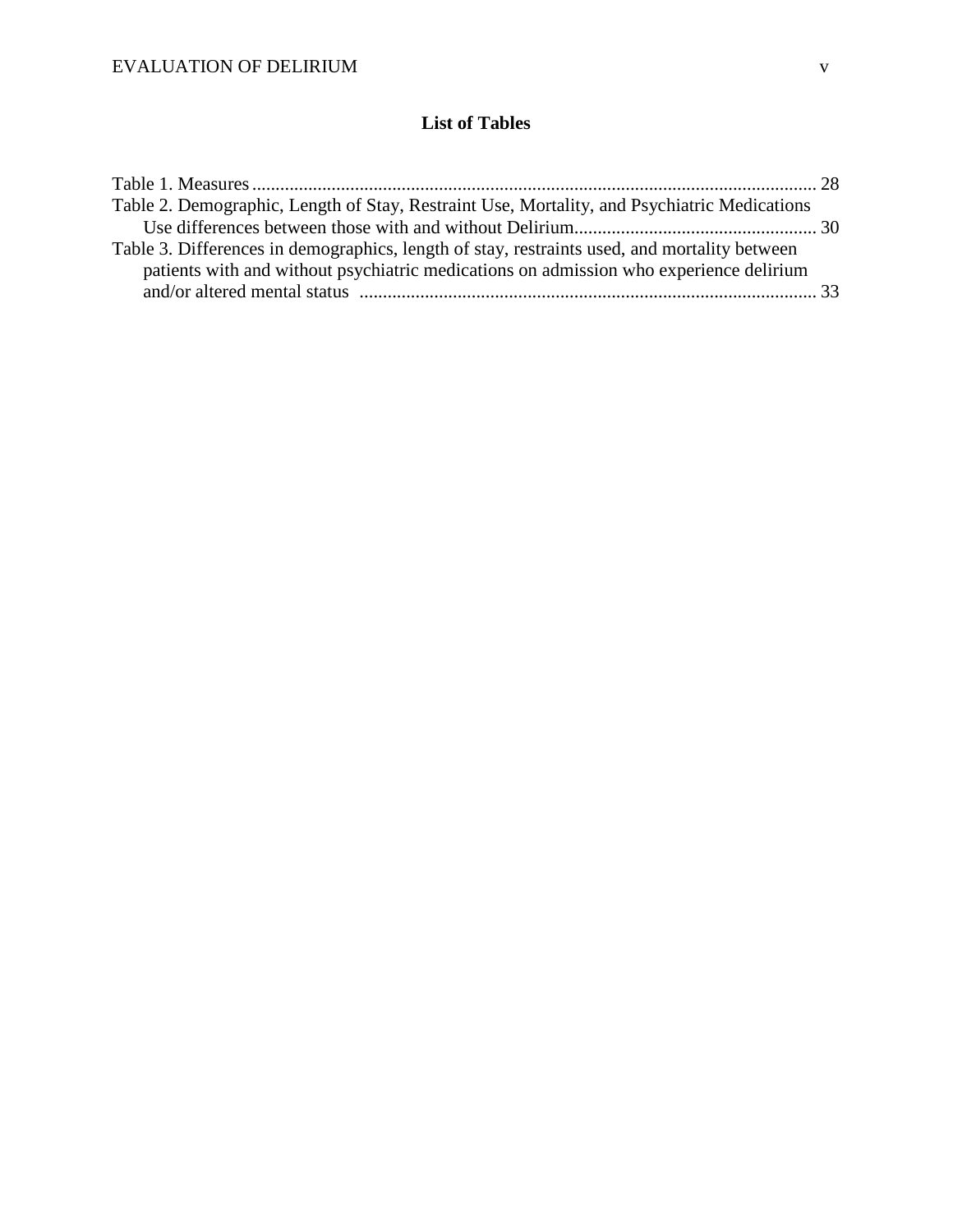#### **Abstract**

PURPOSE: Delirium remains a common consequence of critical illness and is known to cause negative patient outcomes during an intensive care unit (ICU) stay. Hence, the purpose of this project is to evaluate the outcomes of patients taking psychiatric medications whose medications are abruptly discontinued upon admission to an ICU. Specifically, the outcomes of interest will be altered mental status, length of hospital stay, restraint use and mortality.

METHODS: A correlational analysis using a retrospective chart audit was conducted on 602 patients admitted to the Neurological/ Neurosurgical ICUs at the University of Kentucky Chandler Hospital from January 2015 to December 2015. The proportion of patients who experience delirium in the ICU was examined using frequencies and percentages. Chi-square analysis was used to assess differences in the proportion of patients who experience delirium and the associations between demographics (age, gender, and race), restraint use, admitting diagnosis, mortality, and those who were/were not admitted with psychiatric medication. Differences in age and length of stay were examined using independent sample t-tests.

RESULTS: Those who had psychiatric medications on admission were significantly more likely to be female (65.9% vs. 44.7%) and to have a diagnosis of a mood disorder (29.5% vs. 12.1%) and anxiety (21.6% vs. 9.3%) disorder. There were no significant differences in length of stay, delirium and/or altered mental status, restraint use, and mortality between those with and without psychiatric medications on admission. As compared to those without delirium, those with delirium were significantly more likely to have a Glasgow coma scale score of 13 or less (68.6% vs. 43.9%), to have restraint use (74.5% vs. 37.2%), to be on an antipsychotic (37.3% vs. 11.6%) or anxiolytic (70.6% vs. 35.9%) medication, and have longer length of stay (19.9 days vs. 9.6 days).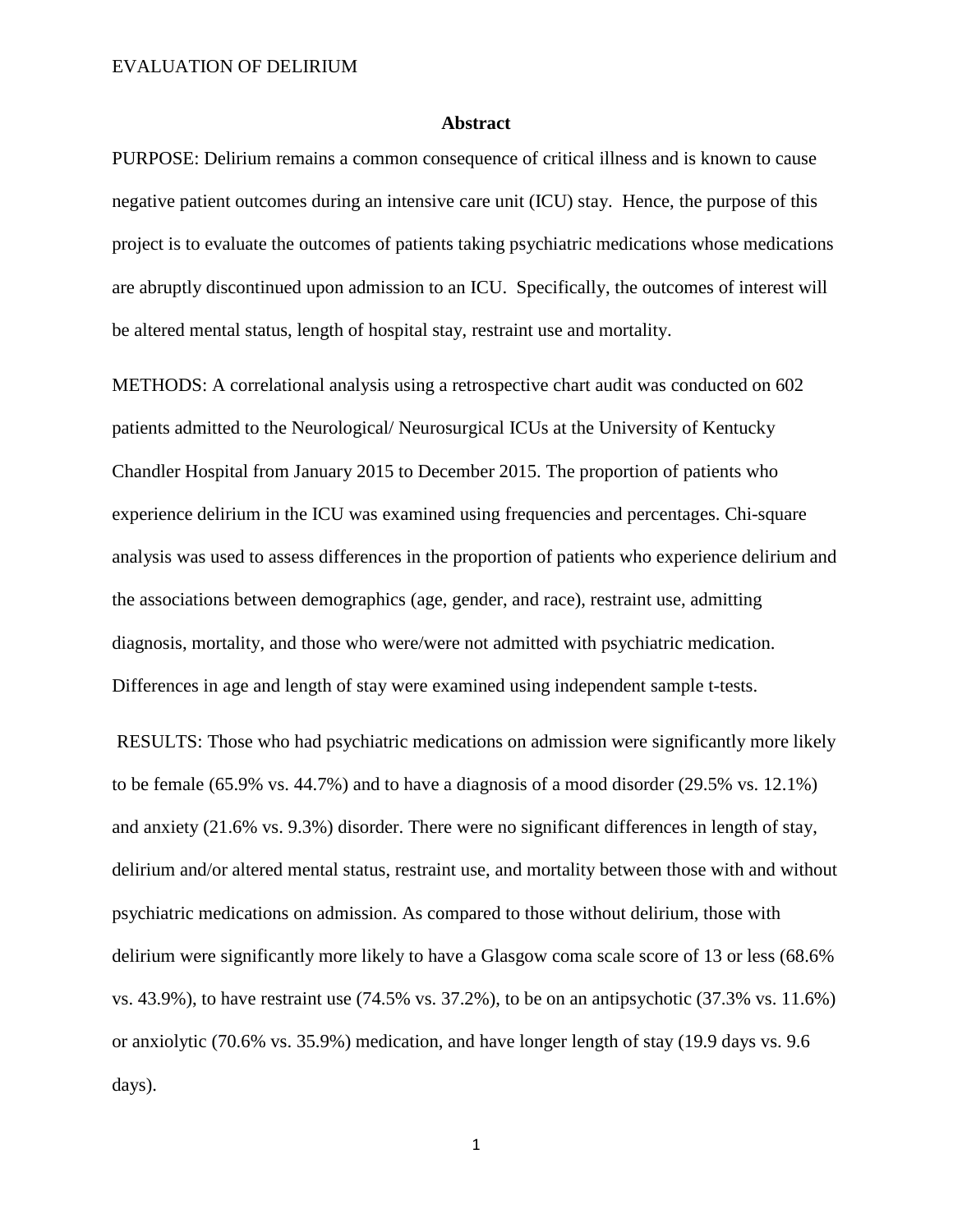CONCLUSION: There is limited research concerning the treatment of delirium and pre-existing psychiatric conditions. Further research is needed to assess if abrupt discontinuation of psychiatric medications has any association with delirium.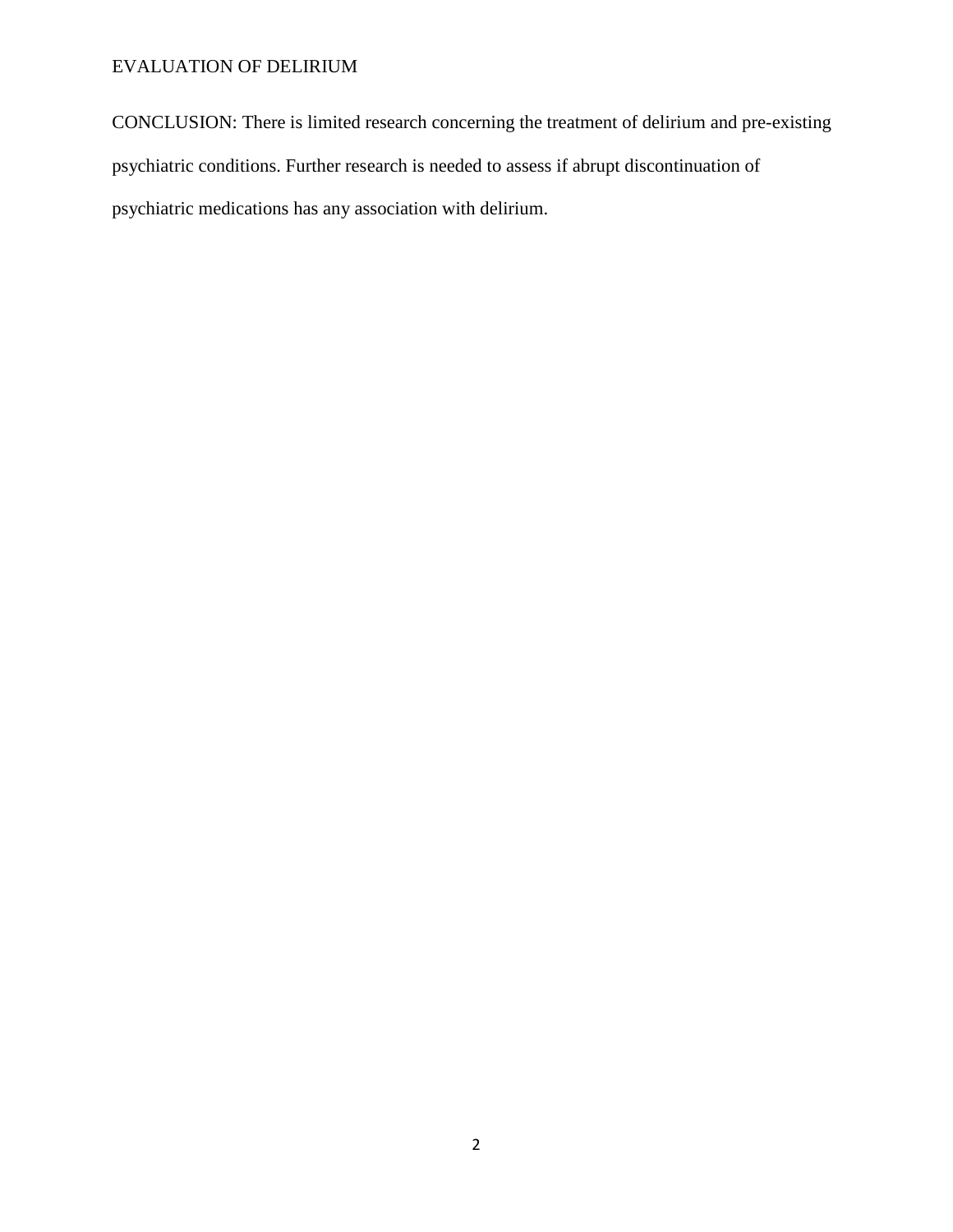Evaluation Outcomes of Delirium and Abrupt Discontinuation of Psychiatric Medications of the Adult Acute Care Patient

## **Introduction**

Delirium occurs quite frequently in the intensive care unit (ICU). It is estimated to affect up to eighty percent of ICU patients during their acute care hospital stay (American Academy of Critical Care Nursing [AACCN], 2011). This medical condition is associated with short and long-term negative patient outcomes, such as increased morbidity, increased six-month mortality, increased length of hospitalization, increased odds of disability in activities of daily living (ADLs), severe long-term cognitive impairment and higher health care costs (AACCN, 2011; Breitbart & Alici, 2012; Cerianna et al., 2010; Marino et al., 2015; Ista et al., 2014; Sykes, 2012). The cost of care for a delirium patient is estimated to be between \$4 -16 billion per year (AACCN, 2011).

Delirium is characterized by an alteration in a patient's mental status that causes an impairment of attention, altered consciousness, hallucinations, agitation, and sleep disturbance that can develop over a short or long period of time (Gilmore & Wolfe, 2013). "Disturbances in attention related to delirium occur when a patient has a reduced ability to direct, focus, sustain and shift attention and/or reduce awareness of their current environment" (Diagnostic and Statistical Manual of Mental Disorders 5th ed. [DSM-5], 2013, p. 596; American Psychiatric Association, 2013). Cognitive disturbances may fluctuate with severity and can affect a memory, disorientation, language, visuospatial ability, and perception (DSM-5).

The pathophysiology of delirium is unknown; theories include the condition may be a direct physiological consequence of a side-effect from a medication, substance intoxication or withdrawal of medication (drug abuse or due to a lack thereof a medication), exposure to toxins and/or multiple other etiologies (DSM-5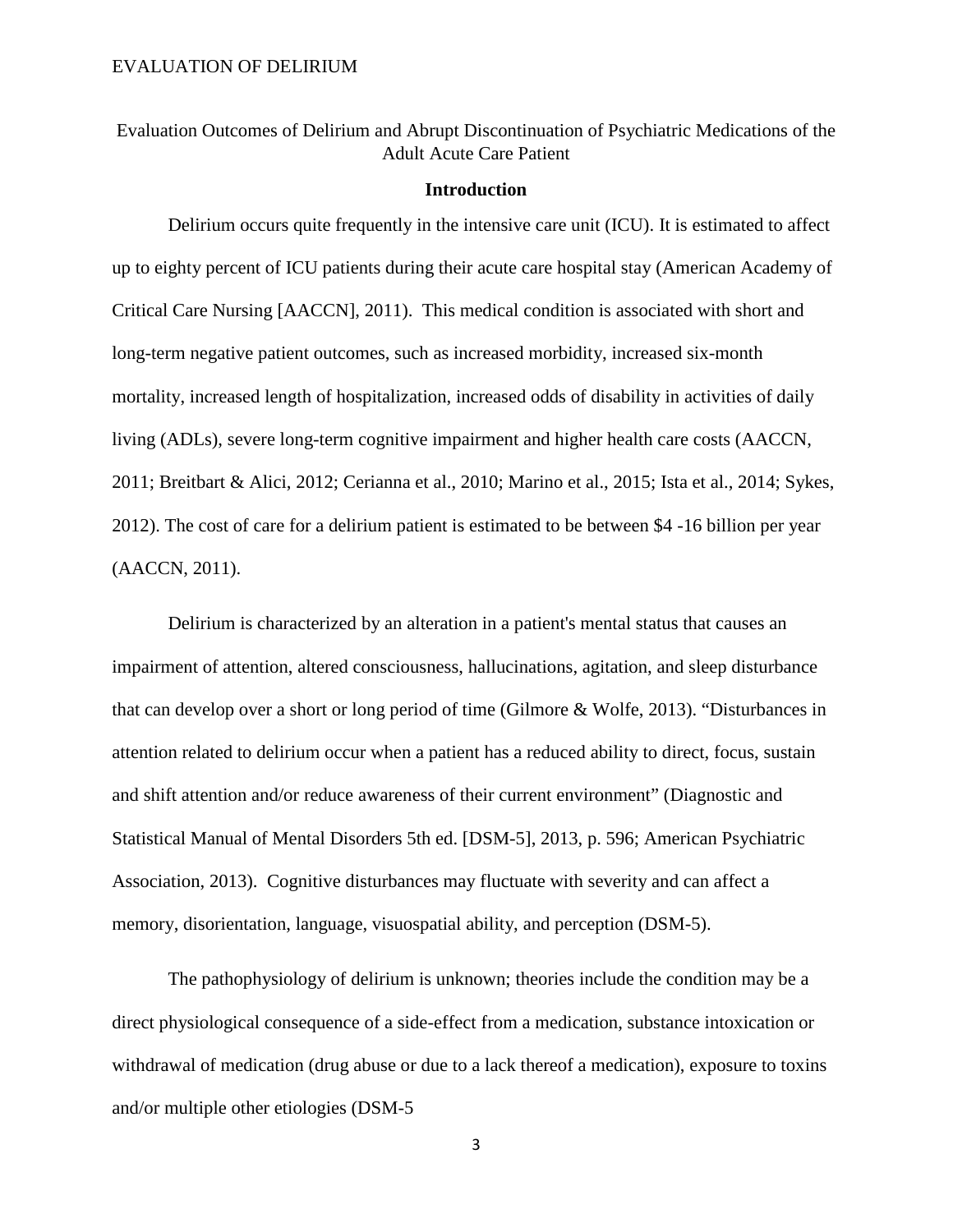, 2013). Many researchers have theorized and studied delirium as a secondary condition due to lack of sleep and/or interruption of a patient's daily routine (termed ICU psychosis) (Ely et al., 2004 & Ceriana et al., 2010). Other researchers have studied the side effects of medications, such as benzodiazepines, analgesics, and anesthetics and their association with delirium (Ely et al., 2004 & Ceriana et al., 2010). Common medical conditions that are associated with a delirium diagnosis include sepsis, hypoxia, hypothermia, hyperglycemia, hepatic and renal insufficiencies, thyroid dysfunction, adverse effects to drug intoxications, chemical withdrawal, and anticholinergic agents (Arend & Christensen, 2009; Ely et al., 2004; Ceriana et al., 2010).

Other theories of the pathophysiology of delirium suggest that it is caused by a combination of predisposing factors and precipitating factors (Arend & Christensen, 2009; Ceriana et al., 2010; Hosie et al., 2013; McPherson, 2013). Predisposing factors are present at the time of hospital admission and include: advanced age (>70), hearing loss, dementia, transfer from a nursing home, alcohol abuse, smoker, illegal drug abuse, visual impairment, elevated urea-creatinine ratio, history of stroke, epilepsy, congestive heart failure and/or depression (Arend et al., 2009; Ceriana et al., 2010; Hosie et al., 2013; McPherson, 2013). Precipitating factors for delirium consist of acute illness, pharmacological agents, environmental factors (noise, lights, frequent interruptions, sensory overload, lack of windows), emotional issues (anxiety, fear, pre-existing psychological factors, coping skills), and medical equipment (restraints, presence of chest and/or endotracheal tubes, bladder catheters, invasive monitoring lines) (Arend et al., 2009; Ceriana et al., 2010; McPherson, 2013). Pharmacological agents that are associated with delirium include anesthetics, analgesics, antibiotics, anticholinergics, sedatives, steroids, psychopharmacological agents, and abrupt discontinuation of medications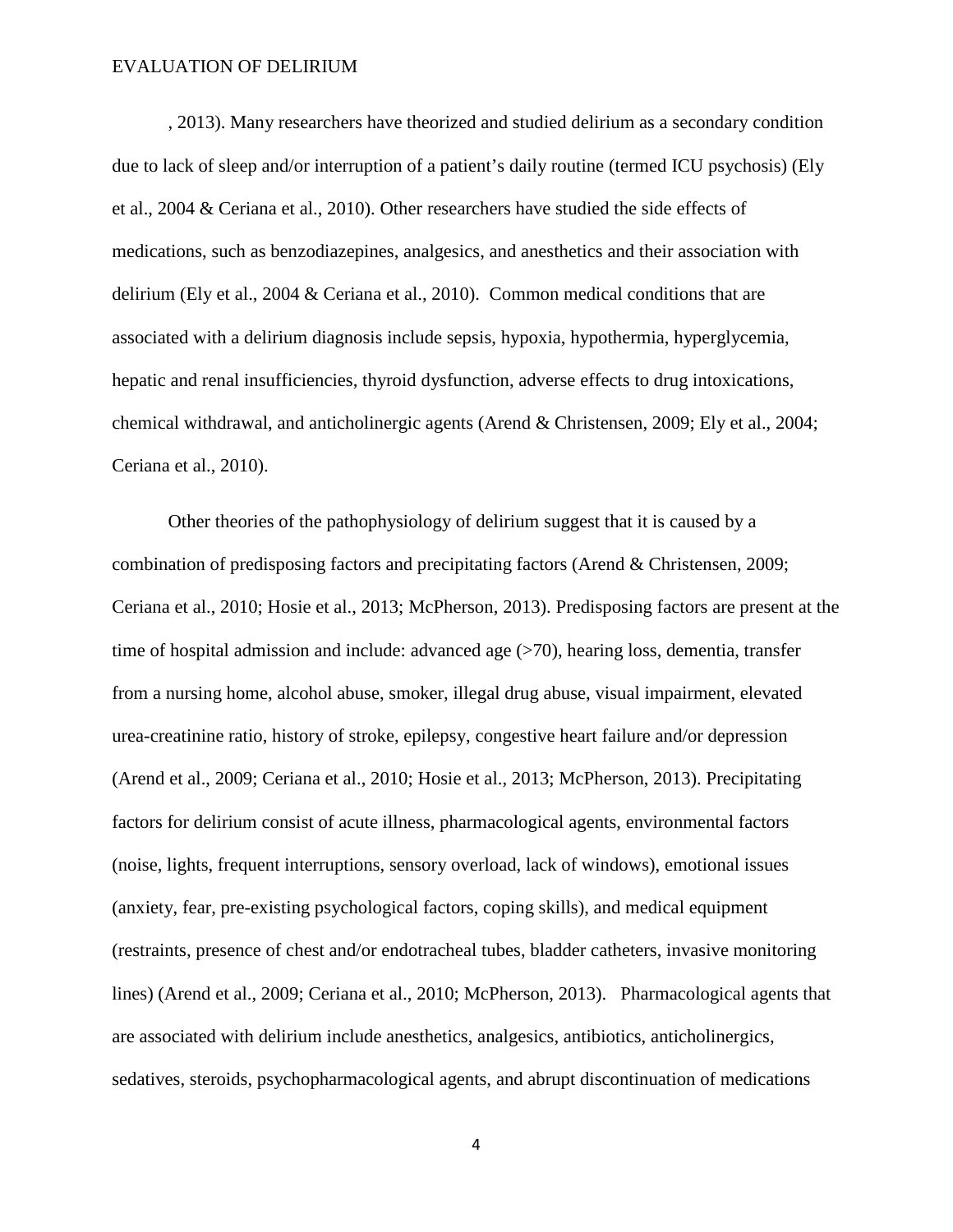(Arend et al., 2009; Cerianna et al., 2010 & McPherson et al., 2013). The concerns in relation to pharmacological agents are their effects on the brain; studies have shown that these agents have the potential to interfere with brain function and can lead to confusion, altered level of consciousness, and disorientation (Arend et al., 2009; Cerianna et al., 2010; McPherson et al., 2013).

Delirium is not commonly the cause of an acute care hospital stay and often goes unnoticed by healthcare workers until it has already developed (Ceriana et al., 2010). Generally, patients are admitted to the ICU with multi-organ failure, sepsis, stroke or trauma conditions; as a result, delirium can be easily overlooked. Once a patient is admitted to an acute care hospital, it is common practice to abruptly stop all currently prescribed medications until the patient has stabilized and a pharmacist can review medications. However, the abrupt discontinuation of certain medications, especially medications for long-term use, can cause withdrawal effects that could be observed as delirium in a patient (Arend et al., 2009). Thus, the abrupt withdrawal of medications upon entering the acute care hospital is a worthy concept to examine in relation to delirium cause theory.

Moreover, in 2008, the American Psychological Association (APA) reported an estimated one in ten persons in the U.S. is prescribed psychotropic medications. The APA also indicated that the prescribing of psychotropic medications increased between 2002 and 2006, with antidepressants prescriptions increasing by 12%, anxiety medications by 16% and antipsychotics by 35% (APA, 2008). The abrupt withdrawal of psychopharmacological medications upon hospital admission is not recommended (Burns et al., 2002). The sudden withdrawal of these medications can cause a patient to experience exacerbations or reemergence of psychotic symptoms, withdrawal symptoms (restlessness, insomnia, anxiety, confusion, nausea/vomiting,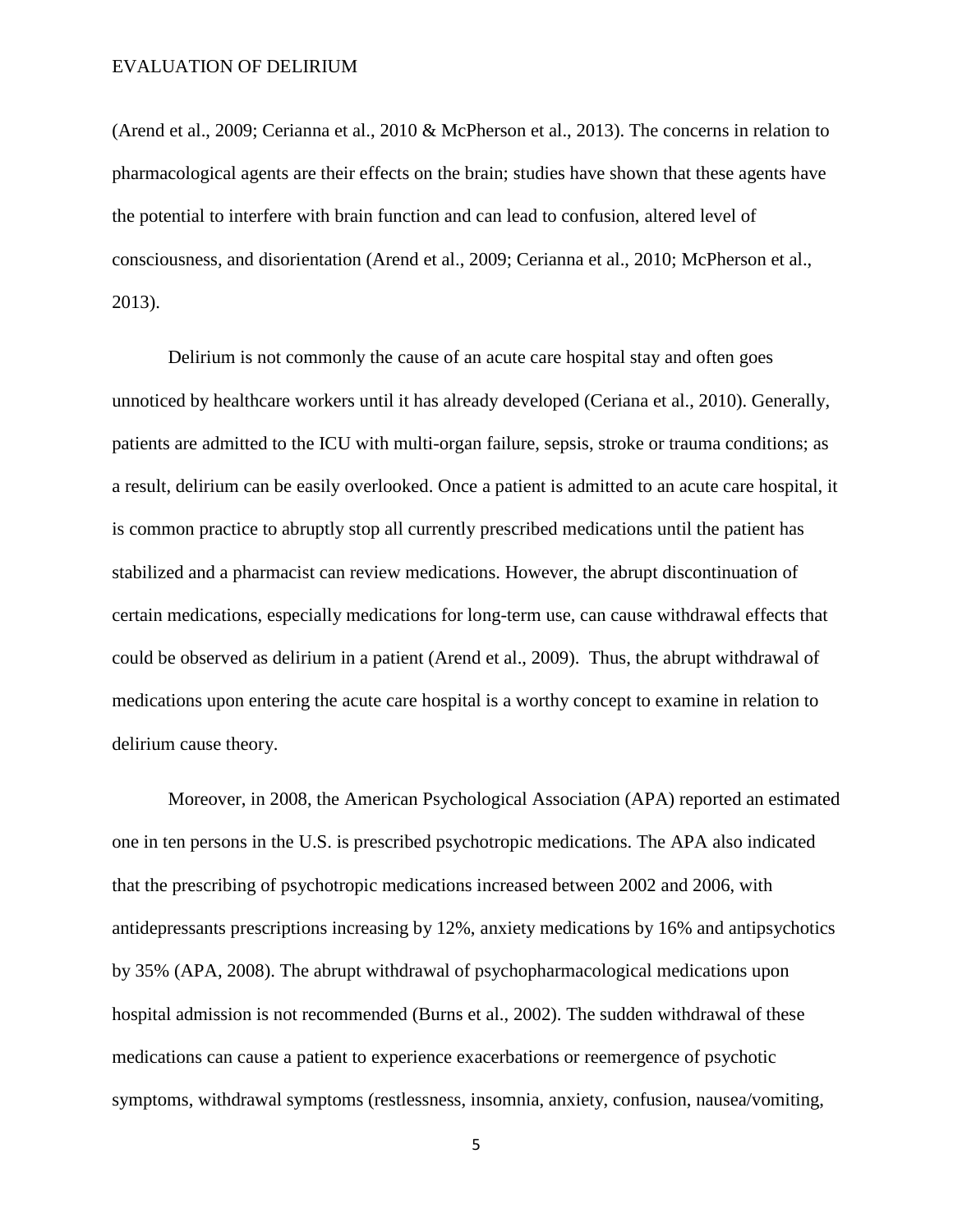cold sweats, muscular aches and pains, diaphoresis), and neuroleptic malignant syndrome, all of which can be misinterpreted as ICU delirium (Burns et al., 2002).

#### **Problem Statement**

Delirium research to date has focused on causes, risk factors, negative patient outcomes, economic consequences, assessment tools and their reliability and validity, medication treatment, and prevention protocols. However, there is a gap in the literature with regard to the factors associated with delirium and altered mental status among psychiatric patients in the ICU. Examining factors associated with delirium and altered mental status among psychiatric patients is critical to understand ways to mitigate ICU delirium. The abrupt discontinuation of home psychotropic medications may exacerbate a patient's psychotic symptoms (National Institutes of Mental Health, 2010). Hence, studying patient outcomes associated with the discontinuation of medications during an acute care hospitalization can provide important evidence for the development of patient care procedures and policies to minimize ICU-associated delirium and altered mental status.

## **Objective/Aims**

The purpose of this project was to examine factors associated with delirium and altered mental status among patients in the ICU. Specifically, the goal was to assess the associations between having psychiatric medications on admission and delirium, altered mental status, length of hospital stay, restraint use, and mortality.

The specific aim was:

AIM 1: To determine the differences in demographics, length of stay, restraint use, and mortality between those with and without delirium.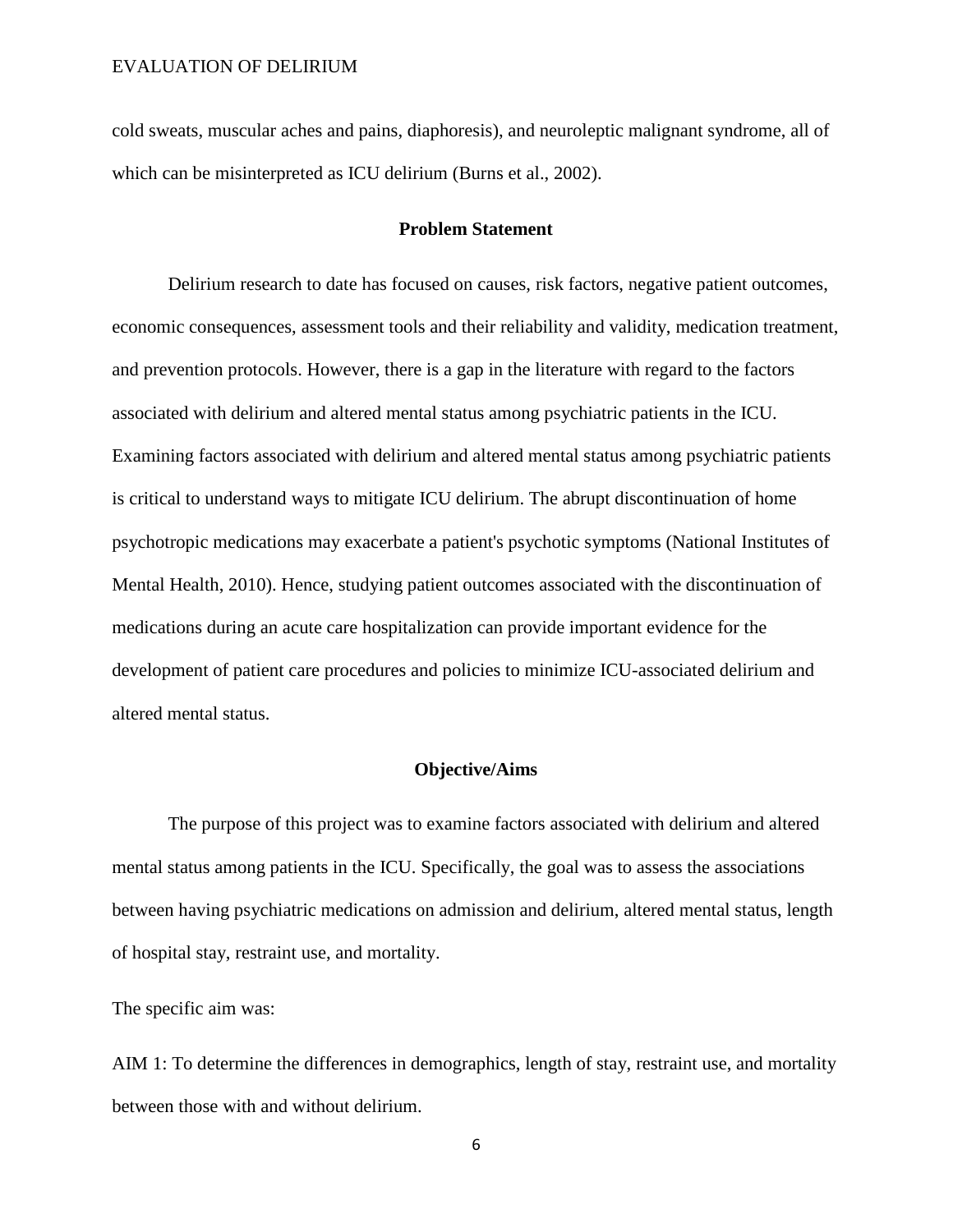AIM 2: To examine differences in demographics, length of stay, delirium, restraint use, and mortality between patients with and without psychiatric medications.

#### **Methods**

## **Setting**

The analysis was conducted in the neurological and neurosurgical intensive care units (ICUs) of the University of Kentucky Chandler Hospital, a Level 1 Trauma medical center in Lexington. These two units (24 beds) have a total of 220 health care providers who serve approximately 235 patients monthly.

## **Study Design**

A retrospective chart audit was conducted on patients admitted to the neurological and neurosurgical ICUs. Data from 602 patients who were admitted to the ICUs from January 2015 to December 2015 were extracted from electronic medical records (EMR).

# **Sample**

Inclusion criteria for patients were: a) 18 years of age or older and b) ICU length of stay > 72 hours. Exclusion criteria were patients diagnosed with: a) Moderate to severe dementia, b) structural brain damage, c) history of Parkinson disease, d) hepatic encephalopathy, and e) sodium level >150. In addition, patients receiving benzodiazepines for alcohol withdrawal were further excluded. Patients diagnosed with these conditions were excluded because these diseases/disorders share similar symptoms with delirium. Patients were also excluded if their medical records had insufficient data. A medical record with insufficient data was defined as a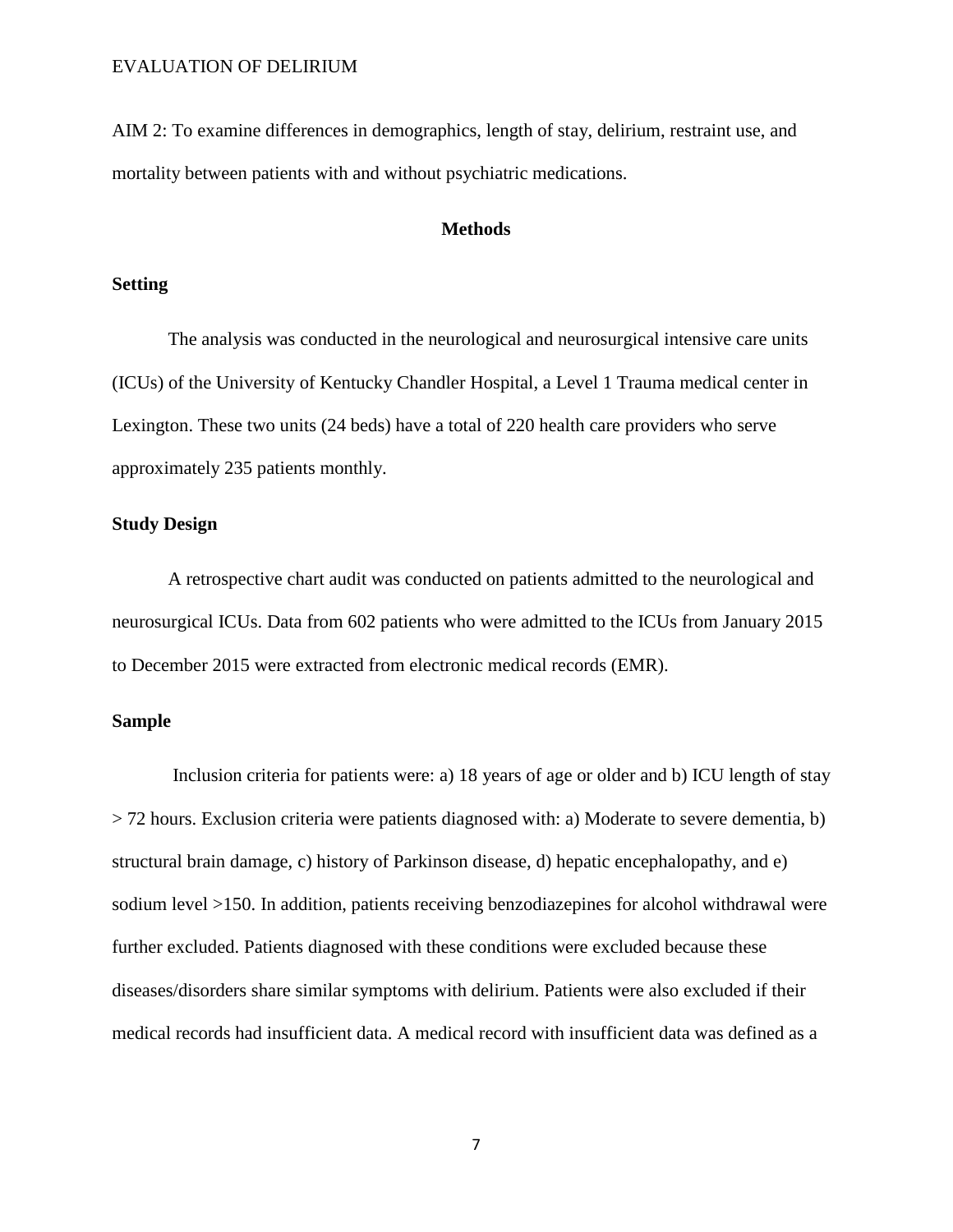record that was missing information on neurological assessments, and/or pharmacy medication reconciliation verification documents.

#### **Procedures**

Retrospective patient data were obtained from electronic medical records from January to December 2015. The electronic medical records are secured on the system at UK HealthCare. UK Information Technology queried the database for patients that met the specific inclusion criteria. Demographic variables along with main outcome variables were extracted for the study. De-identified retrieved data were recorded on a spreadsheet for data analysis. Because this study was based on a retrospective analysis, a waiver of documentation of patient consent was obtained from the University of Kentucky Institutional Review Board prior to EMR review.

#### **Measures**:

The following measures were extracted from the electronic medical records (see Table 1):

- 1. **Demographic data**: Demographic data included sex (male vs. female), age (in years), and admitting diagnosis (reason for acute care admission), and race (ethnicity: African American/Black, Caucasian/white, Hispanic, Black Hispanic, White Hispanic, and/or other).
- 2. **Medication** reconciliation document: The medication reconciliation document was used to determine which patients were prescribed with psychiatric medications prior to admission and which medications were prescribed to patients during hospital stay.
- 3. **Delirium**: Diagnostic codes related to" delirium," "delirium due to alcohol withdrawal or drug withdrawal," or "disorientation,"' or "altered mental status," or "restlessness and agitation" were obtained from the medical record. These codes are related to the Confusion Assessment Method for the ICU (CAM-ICU) score (i.e., a code for delirium). These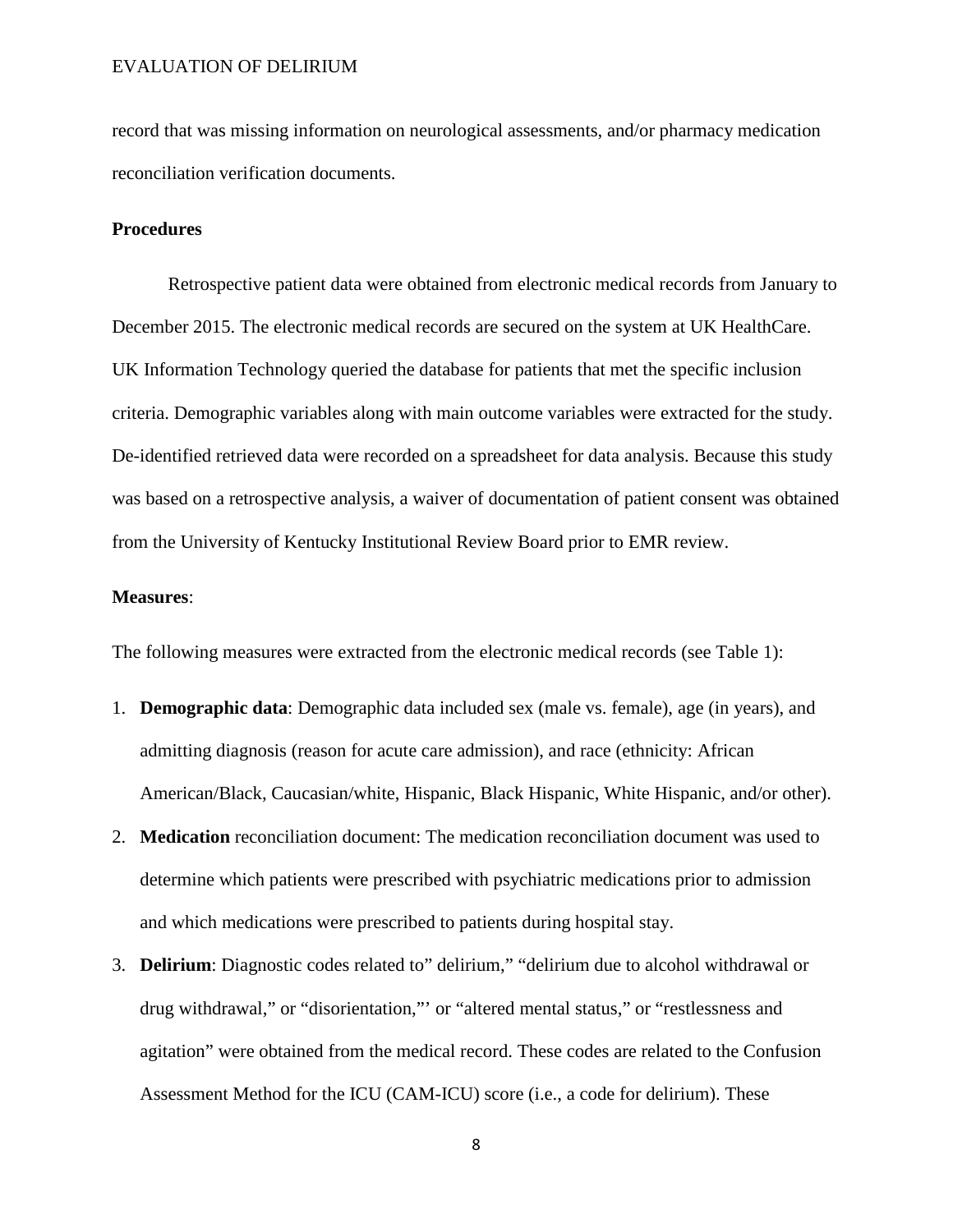diagnostic codes were recoded as '0' for none, or '1' for 'delirium/disorientation/altered mental status'

- 4. **Neurological assessment**: Neurological assessments involved determining if the patient had a change in level of consciousness, Glasgow Coma Scale, and/or documentation of the patient being acutely confused. The neurological assessments were used to further determine if a patient met the criteria for a positive CAM-ICU score.
- 5. **Length of stay**: Total number of days patient admitted into the University of Kentucky Chandler Hospital
- 6. **Restraint use**: Patient history of restraint use during the acute care hospital stay.
- 7. **Mortality rate**: Patients who expired during the ICU stay.

#### **Data Analysis**

For aim 1, the proportion of patients who experience delirium in the ICU was described using frequencies and percentages. Demographic differences in the proportion of patients who experience delirium were also examined by using chi-square analysis to assess differences by sex, admitting diagnosis and race; whereas differences in age were analyzed using independent sample t-tests. In addition, the differences in the proportion of patients that exhibit delirium between those who and who were not admitted with psychiatric medications were examined using chi-square analyses.

For aim 2, independent sample t-tests were used to examine differences in length of stay between those who were admitted with psychiatric medications and those who were not. Chi-square analyses were used to examine differences between these two groups with regard to restraint use and mortality.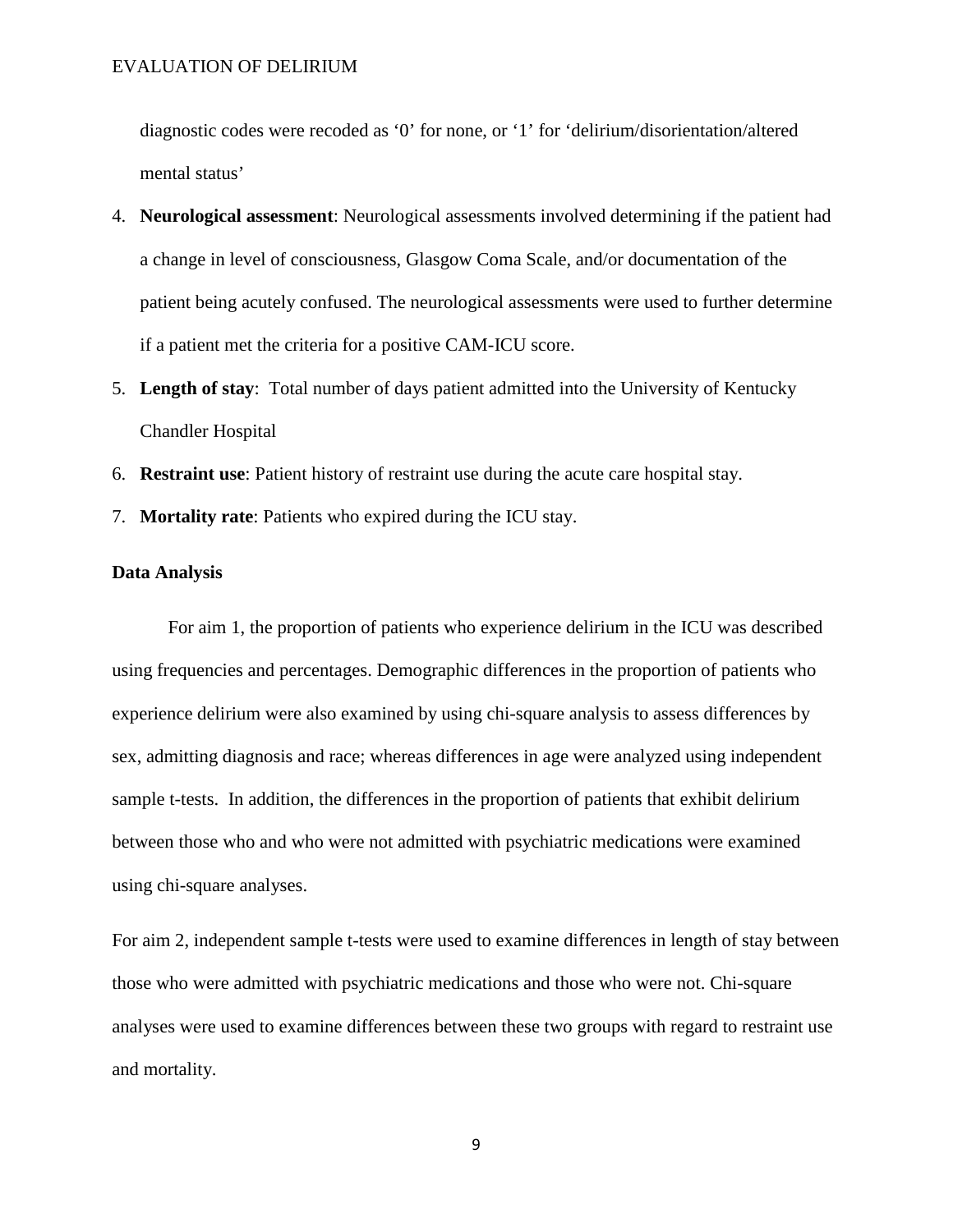#### **Results**

### **Sample Characteristics**

The sample  $(N = 602)$  was primarily male  $(52.2\%)$ , white  $(91.7\%)$ , and on average 60.0  $(SD = 17.3)$  years of age. The majority of the sample had a primary medical diagnosis of cerebral infarction and hemorrhage (52.5%), followed by arterial embolism/aortic aneurysm (21.9%), or other neurosurgery diagnosis (13.3%). The primary psychiatric diagnosis was mood disorders (14.6%), followed by substance use disorder (12.3%). Nearly half of the sample had a Glasgow coma scale score of 13 or less (46.0%), 40% experienced restraint use during hospitalization, and 5.1% expired. The average length of stay was 10.4 days (*SD*=13.8; see Table 2).

# **Differences in demographic, length of stay, restraint use, and mortality between those with and without Delirium**

Table 2 presents the differences in demographics, length of stay, restraint use, mortality, and psychiatric medication use between those with and without delirium. As compared to those without delirium, patients with delirium were significantly more likely to have a mood disorder (21.6% vs. 14.0%), cognitive/psychotic/sexual dysfunction (11.8% vs. 5.4%), and substance use disorder (29.4% vs. 10.7%). In addition, those with delirium were significantly more likely to have a Glasgow coma scale score of 13 or less (68.6% vs. 43.9%), to have restraint use (74.5%) vs. 37.2%), to be on an antipsychotic (37.3% vs. 11.6%) or anxiolytic (70.6% vs. 35.9%) medication, and had a significantly longer length of stay (19.9 days vs 9.6 days). There were no other significant differences between those with and without delirium (see Table 2).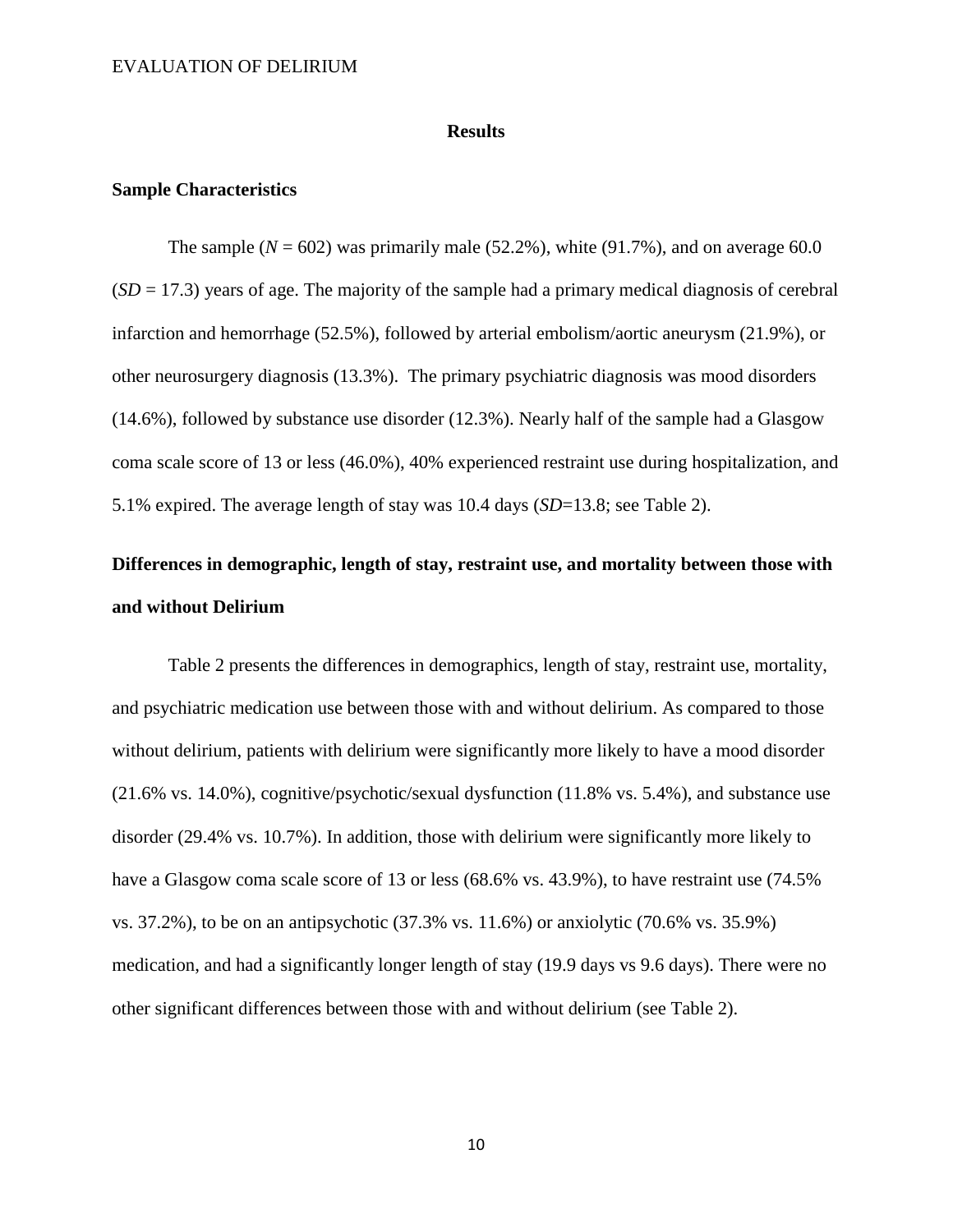# **Demographic, Length of Stay, delirium, Restraint Use, and Mortality differences between those with and without Psychiatric Medications on Admission**

Table 3 presents differences in demographics, length of stay, delirium, restraint use, and mortality between those with and without psychiatric medications on admission. As compared to those without psychiatric medications on admission, those who had psychiatric medications on admission were significantly more likely to be female (65.9% vs. 44.7%) and to have a primary psychiatric diagnosis of a mood (29.5% vs. 12.1%), anxiety (21.6% vs. 9.3%), or cognitive/psychotic/sexual dysfunction (10.2% vs. 5.3%). However, there were no significant differences in length of stay, delirium and/or altered mental status, restraint use, and mortality between those with and without psychiatric medications on admission (see Table 3).

#### **Discussion**

This study examined factors that are associated with delirium and altered mental status in the ICU, as well as the impact of discontinuation of psychiatric medications upon admission on patient outcomes. To my knowledge, this is the first study to examine the relationship between discontinuation of psychiatric medications and delirium and how such interruption affects the patients' length of stay, restraint use, and mortality. This study established that there are no significant differences in the occurrence of delirium between patients admitted to the ICU with psychiatric medications and those admitted without psychiatric medications (8.0% versus 8.6%;  $\gamma$ 2 = 0.04 [df=1], p = 850). In other words, abrupt discontinuation of psychiatric medications upon admission may not be a factor for delirium development for ICU patients. However, there were associations between anxiolytic and antipsychotic medications and delirium. These findings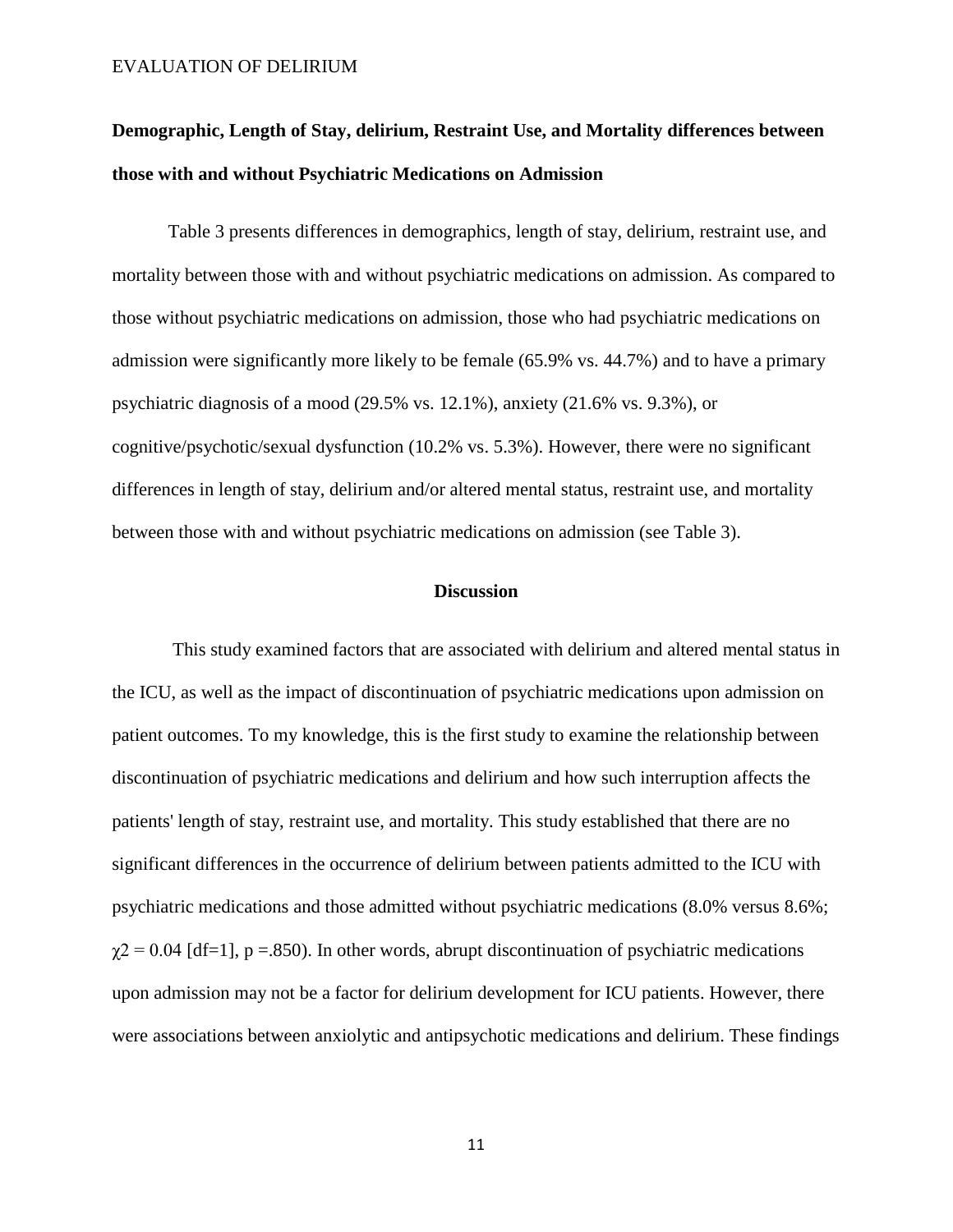have several implications for nursing research and practice, and indicate a need to develop technology for the documentation of accurate assessments for delirium.

## **Patient Characteristics**

The sample for this study was primarily male (52.5%); however, patients that were admitted with psychiatric medications were significantly more likely to be female (65.9% vs. 44.7%). This finding is similar to a study by Gopalan et al. (2016), who found that the majority of patients with a psychiatric disorder were female. However, in this study the incidence of delirium by gender was not significant,  $\chi$ 2 (1, N = 602) =0.49, p= 0.482. No previous studies have compared gender differences in psychiatric diagnosis and delirium.

The average length of stay of our sample was 10.4 days. Consistent with previous studies (Cavallazzi et al., 2012; Brietbart & Alici, 2012; Cerianna et al., 2010), patients who experienced delirium were significantly more likely to have a longer length of stay as compared to patients who did not experience delirium (19.9 days vs. 9.6 days). However, patients who were admitted with psychiatric medications in the current study showed no significant difference in length of stay compared to those patients without psychiatric medications. The lack of difference in delirium between those with and without psychiatric medications on admission may suggest that psychiatric medication discontinuation is not a factor for delirium onset. Even so, more studies should be conducted to replicate this result to establish a lack of association between psychiatric medication discontinuation and delirium development.

Current non-medication management of delirium includes physical restraints on the patients to prevent device removal and self-harm in agitated patients. However, by limiting movements, physical restraints have been shown to have an adverse physical and psychological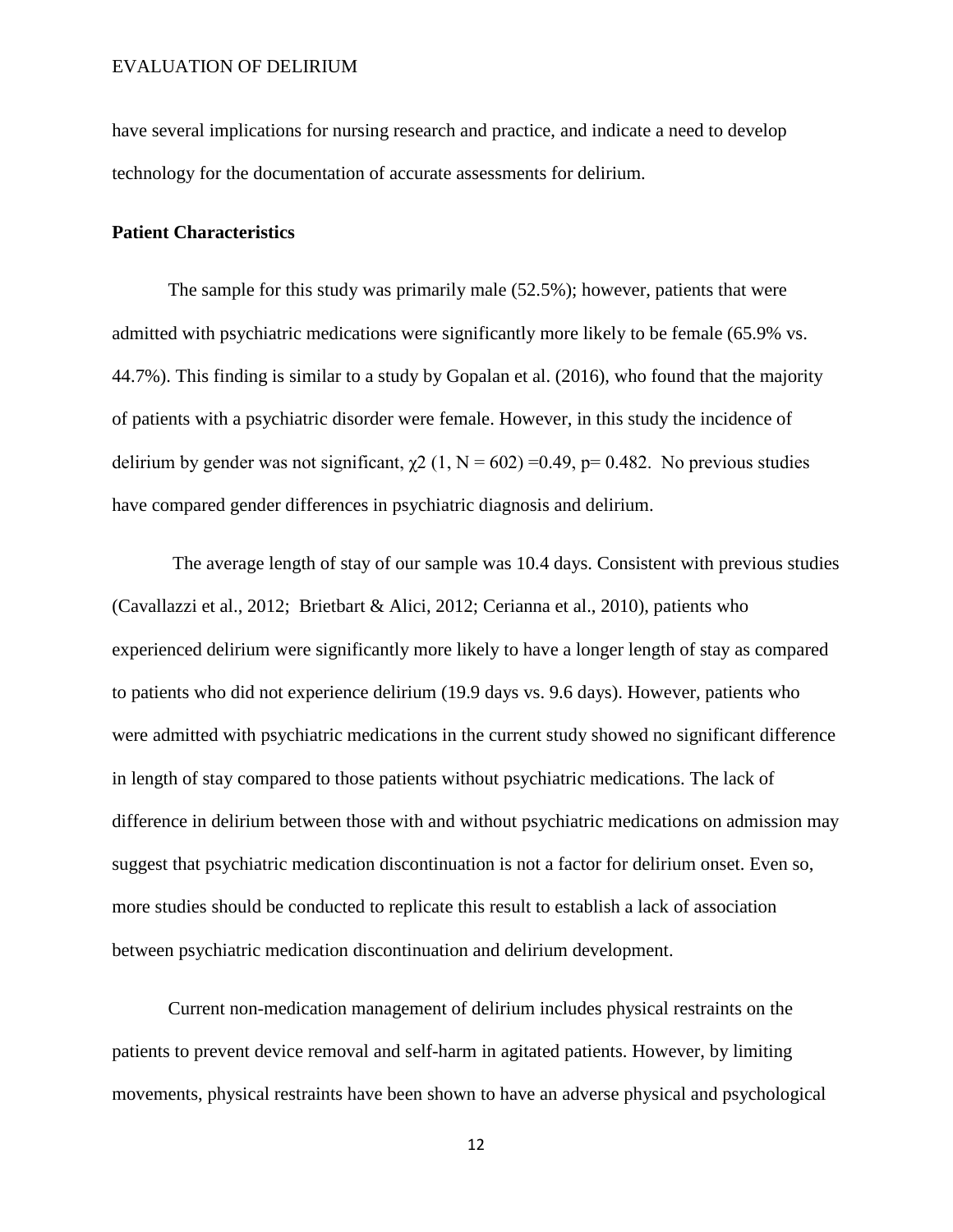effect, including delirium (Cerianne et al., 2010; McPherson et al., 2013; Brieibart & Alici, 2012). In this study, restraints were used for 40% of the sample, and patients who experienced delirium were significantly more likely to have restraints as compared to those who did not experience delirium (74.5% vs. 37.2%). Cerianne et al. (2010) reported that the use of physical restraints was a predisposing risk factor for the development of delirium when patients were transitioned from an ICU to a step-down unit. McPherson et al. (2013) also found that physical and chemical (medications such as a benzodiazepine) restraints are predisposing risk factors for delirium. Unfortunately, current practices for delirium treatment include physical restraint of the altered mental status patient (AACCN, 2011; Breitbart & Alici, 2012). Hence, restraint use should be a last resort for delirium treatment; prompt recognition of symptoms and early mobilization of patients may decrease the number of days of delirium (AACCN, 2011; Breitbart & Alici, 2012).

## **Psychiatric Diagnosis**

This study further found an association between delirium in the ICU and mood disorder prevalence, and this is consistent with recent research. For example, Gopalan et al. (2016) cited in their study that included 384 subjects that 10.9% of that population had a major depressive disorder and 33.5% of that population had a diagnosis of either anxiety or depressive disorder. This is similar to the findings of our current study, as the primary psychiatric diagnosis for the patients was mood disorder (14.6%); patients that were admitted with psychiatric medications had a diagnosis of mood disorder (29.5%) and patients that experienced delirium was significantly more likely to have a mood disorder (21.9%). Ghoneim and O'Hara (2016) conducted a literature review and identified depression as an independent risk factor for postoperative delirium. One study found a 13.7% incidence of depression among patients on the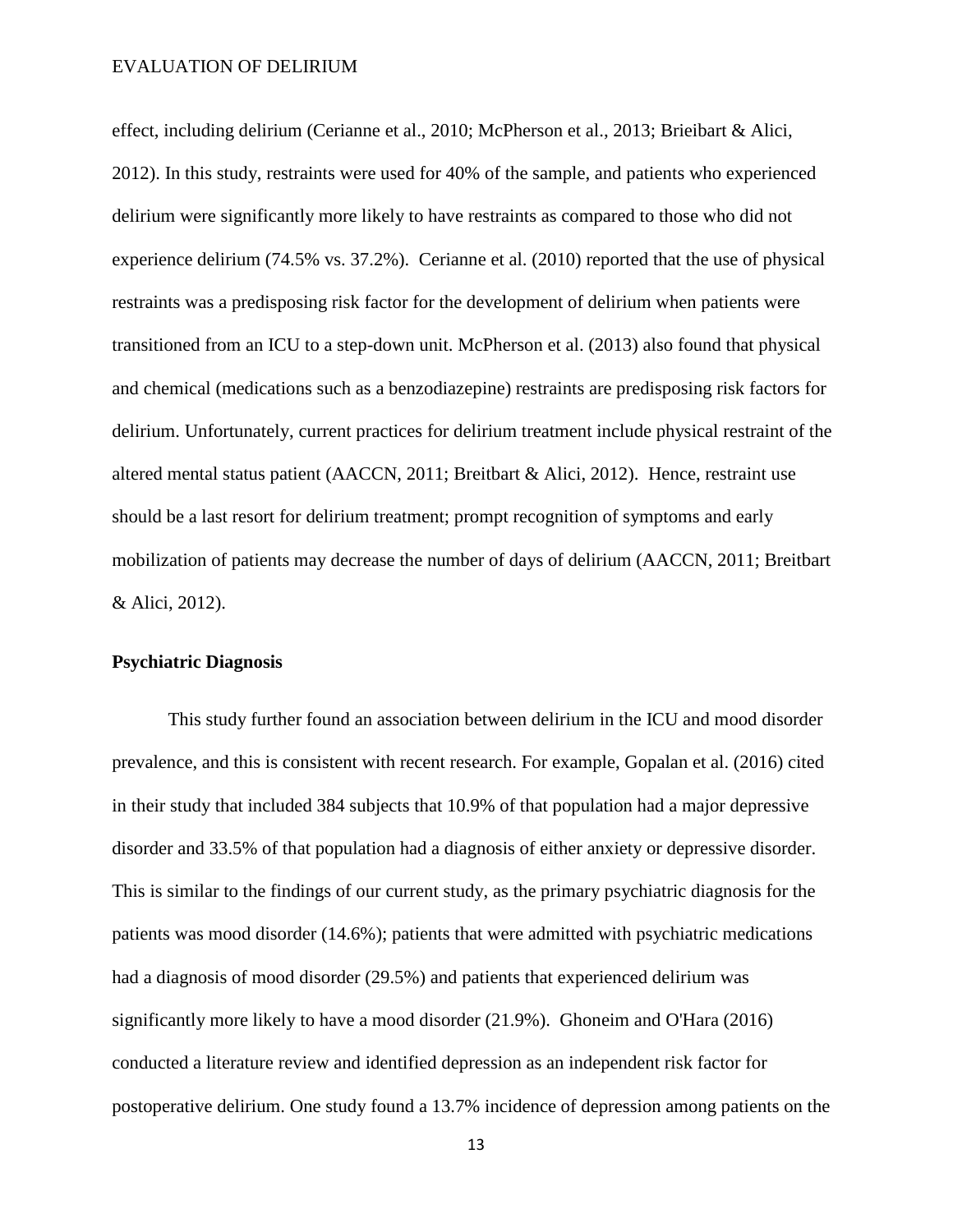first day of admission to the ICU (Rincon et al., 2001). Another study demonstrated a 32% incidence of depression or PTSD in patients who were admitted to the ICU to receive abdominal aortic surgery (Liberzon et al., 2006). Ghoneim and O'Hara (2016) concluded that patients with preoperative depressive symptoms are more likely to develop postoperative delirium for a longer duration and experience an incomplete recovery to independent functioning post-surgery.

Followed by mood disorders, substance use disorders (12.3%) were the primary psychiatric diagnosis for the patient population of this study. Patients with a diagnosis of a substance abuse disorder are more likely to experience delirium (29.4% vs. 10.7%). However, at admission to the ICU, these patients were not admitted with psychiatric medications. Prior studies have concluded that substance abuse withdrawal is a risk factor for delirium (Arend et al., 2009; Ceriana et al., 2010; Hosie et al., 2013; McPherson et al., 2013). Patients in the ICU with an alcohol abuse disorder are at increased risk for alcohol withdrawal syndrome (AWS) (Sutten & Jutel, 2016). Alcohol withdrawal syndrome and alcohol abuse disorder can prolong the patient's length of stay, increase the patient's risk for infectious complications, increase their risk for delirium, and predispose the patient for mechanical ventilation assistance (Sutten & Jutel, 2016).

## **Psychiatric Medications**

Anxiolytic and antipsychotic medications were associated with delirium for this study. Patients with a history of anxiolytic (70.6% vs. 35.9%) and antipsychotic (37.3% vs. 11.6%) medications use were significantly more likely to develop delirium. Medications that have a precipitating risk factor for delirium include anesthetics, analgesics, antibiotics, anticholinergics, sedatives, steroids and psychopharmacological agents (Arend et al., 2009; Cerianna et al., 2010;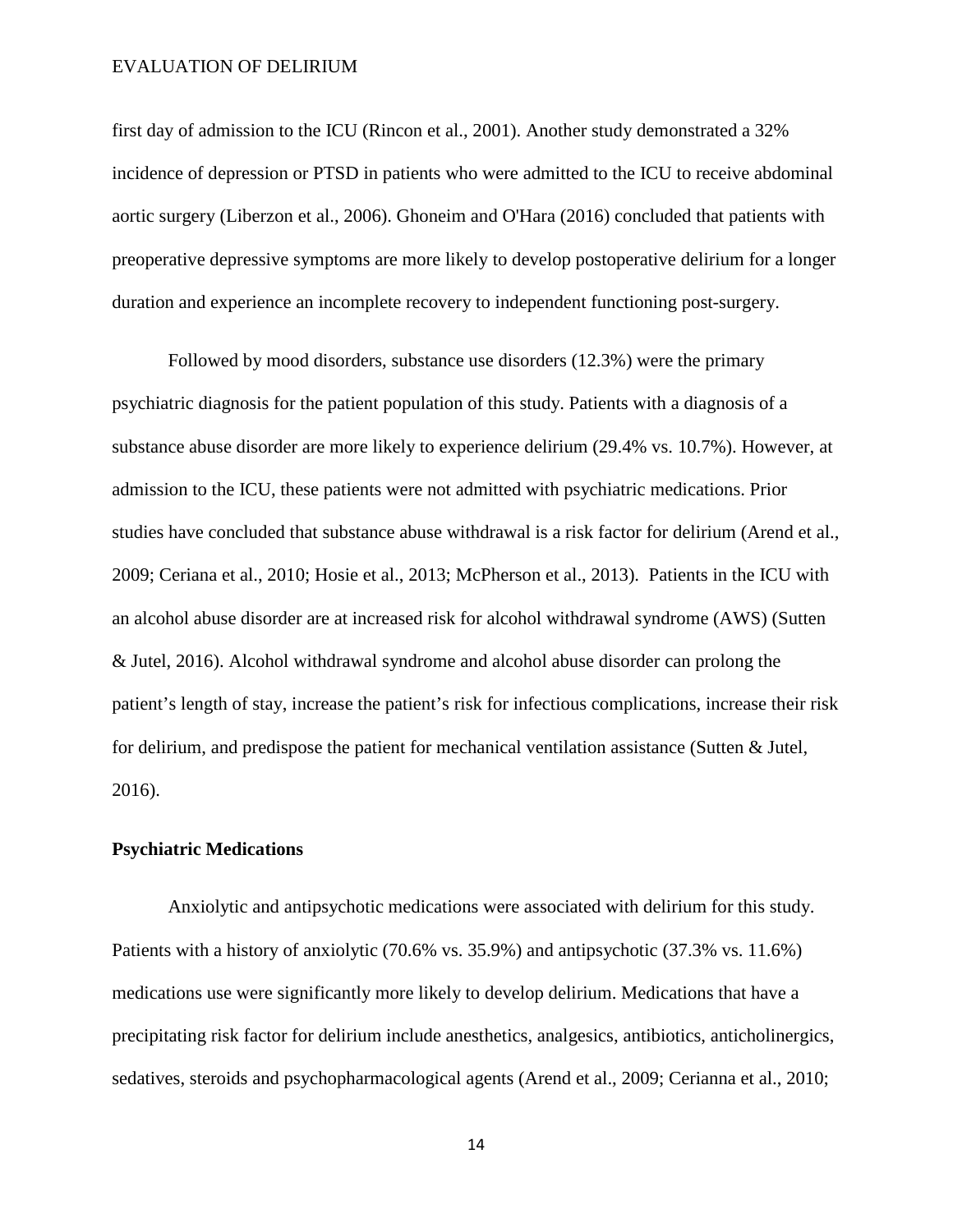McPherson et al., 2013). Benzodiazepines can promote delirium (Cavallazzi et al., 2012). Also, lorazepam independently increases the risk for the development of delirium, whereas propofol and opiates do not (Cavallazzi et al., 2012). Benzodiazepines should be avoided in critically ill patients in the ICU, because they are a high-risk factor for delirium, and studies have shown that limiting their use may decrease the overall incidence of delirium in the ICU (Cavallazzi et al., 2012; Arend et al., 2009; Cerianna et al., 2010; McPherson et al., 2013). Benzodiazepines are not recommended for treating delirium; however, patients with a benzodiazepine dependence and/or long-term use should not be abruptly discontinued from this medication because it can cause withdrawal and/or delirium (Cavallazzi et al., 2012). Unfortunately, for patients with AWS, a slow taper off benzodiazepines is the recommended treatment therapy to prevent withdrawal associated delirium (Cavallazzi et al., 2012).

Abrupt withdrawal of antipsychotic medications is not recommended, and the standard of care is to slowly taper off these medications (Burns et al., 2002). The sudden withdrawal of these medications can cause a patient to experience exacerbation or reemergence of psychotic symptoms, withdrawal symptoms (restlessness, insomnia, anxiety, confusion, nausea/vomiting, cold sweats, muscular aches and pains, diaphoresis), and neuroleptic malignant syndrome, all of which could be mistaken by the medical personnel as ICU delirium (Burns et al., 2002). In contrast, the use of antipsychotic medications is a potential treatment for delirium (Breitbart  $\&$ Alici, 2012; Gilchrist et al., 2012).

Breitbart & Alici (2012) conducted a systemic review of evidence-based delirium treatment of cancer patients. They found that antipsychotic medications were effective in improving or resolving symptoms of delirium in patients. Low-dose haloperidol was the most suitable medication, and atypical antipsychotics should be considered as effective alternatives to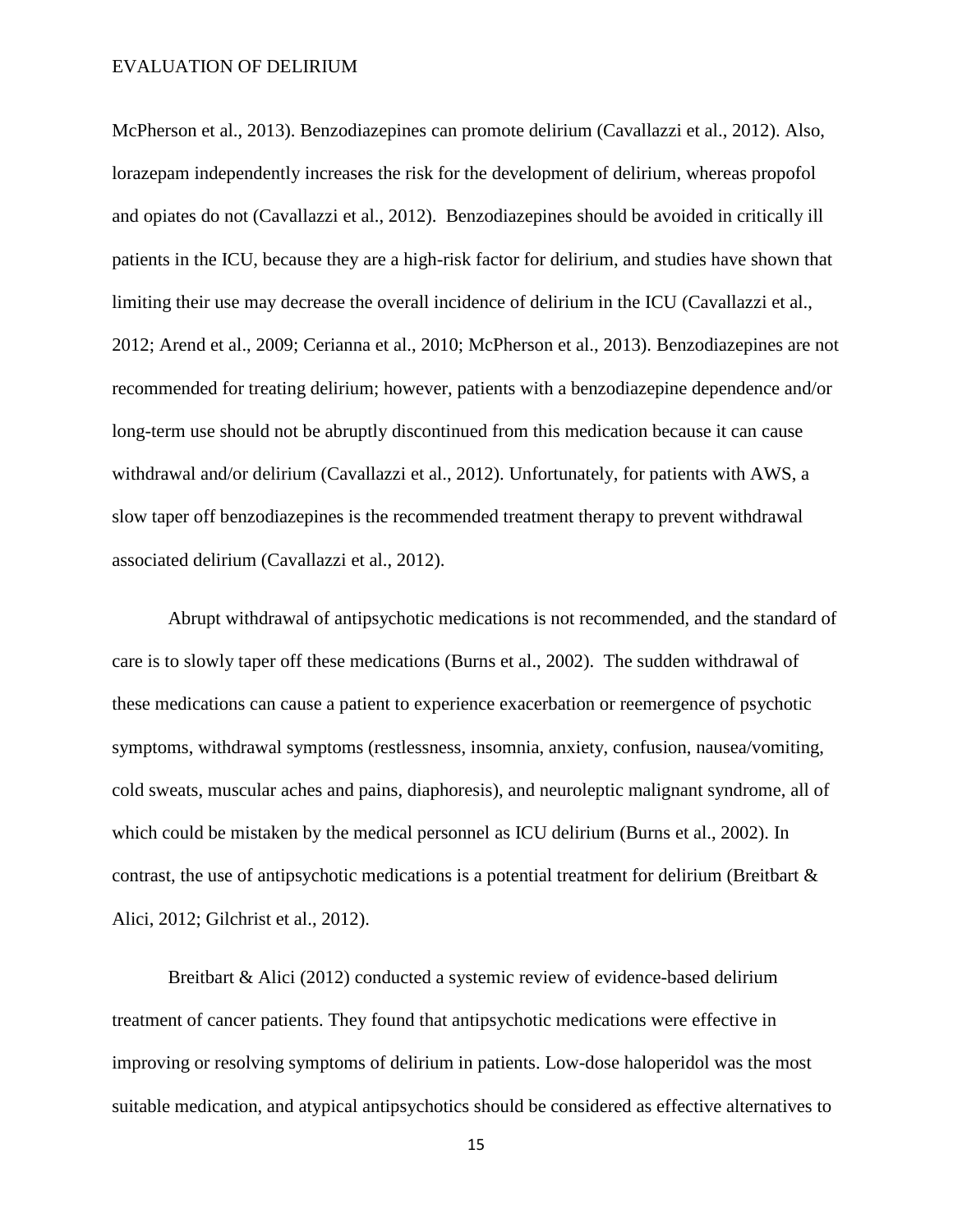Haldol (Breitbart & Alici, 2012). However, the use of pharmacological interventions for the prevention of delirium has not been supported by evidence, because prevention studies are so sparse (Breitbart & Alici, 2012). In contrast, Gilchrist et al. (2012) conducted a comprehensive review and found that atypical antipsychotics were just as effective as Haldol for ICU delirium for short-term treatment therapy. However, they concluded that further studies are needed to further evaluate this drug therapy.

Recent research on delirium and antipsychotic medications focus more on the use of antipsychotic medications as a prophylactic delirium treatment. Gilmore and Wolfe (2012) conducted a meta-analysis study of existing trials that compared delirium incidence among patients given prophylactic antipsychotic medications versus post-surgical patients there were given placebos. They concluded that prophylactic antipsychotic medications given to surgical patients decreased the incidence of delirium (Gilmore & Wolfe, 2012). However, they also found that prophylactic antipsychotic medications did not reduce the length of stay, or the duration or severity of delirium (Gilmore & Wolfe, 2012). Callvallazzi et al. (2012) found when Haldol (0.5 mg followed by an infusion of 0.1mg/hr over 12 hours) was used for prevention of delirium in the ICU, patients had a significant decrease in the incidence of delirium within the first seven days after surgery (15.3% vs. 23.2%;  $p=0.031$ ), and a decreased length of ICU stay (21.3 hours vs. 23 hours; p=0.024).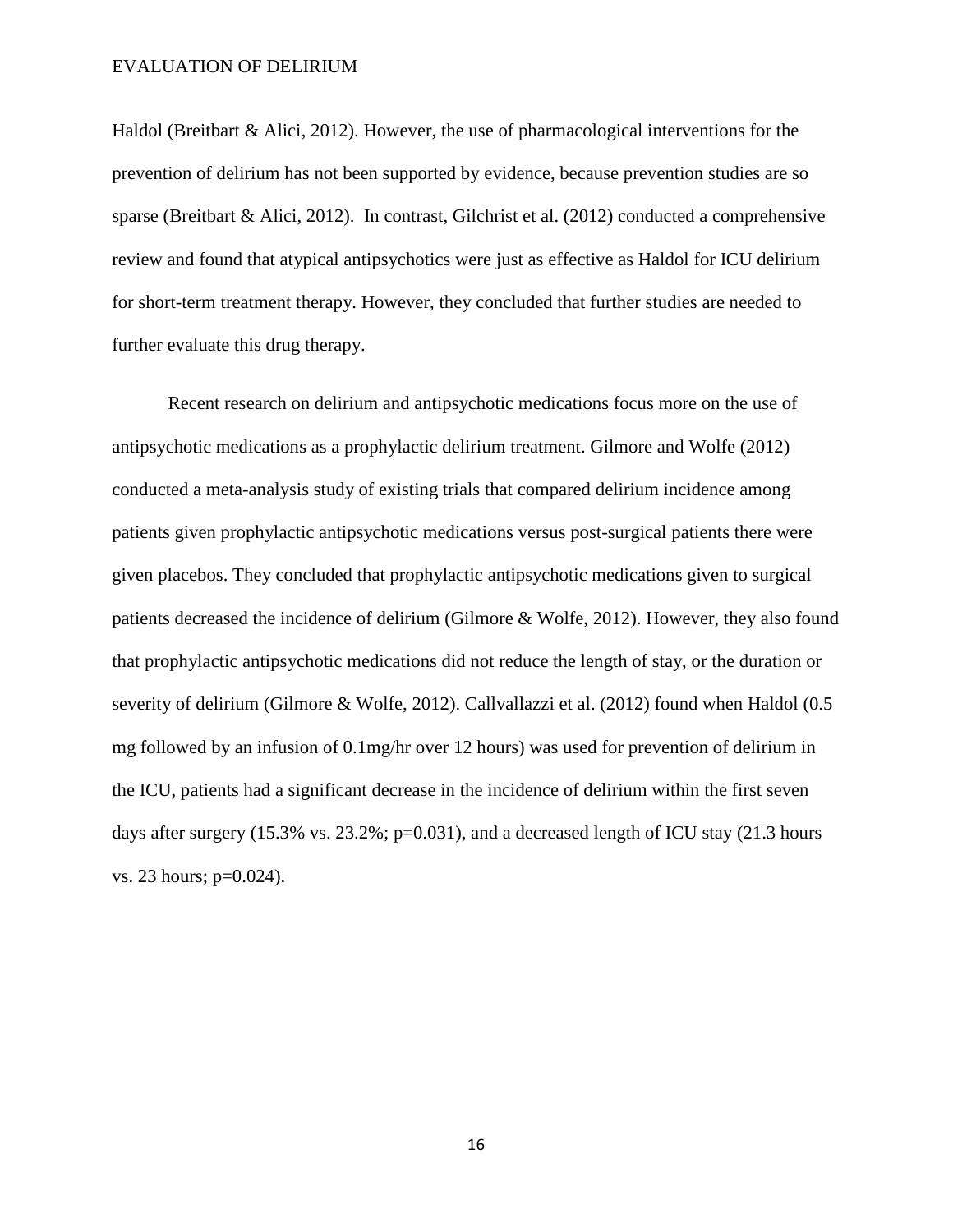#### **Limitations**

A few important limitations should be considered in interpreting the findings of this study. First, an original aim of this study was to determine the difference in the proportion of patients that develop ICU delirium between patients with and without psychiatric medication on admission using the CAM-ICU assessment tool (AACCN, 2011). However, between the two units from which patient data were obtained, only 78 patients that year were assessed for ICU delirium using the evidence-based CAM-ICU scale. Consequently, none of these 78 patients met the study criteria. So, to determine if patients had experienced delirium in the ICU, the patients who were assessed as having a GCS <13 and were coded with the diagnostic billing codes of disorientation, altered mental status, restless and agitated, unspecified psychosis and Glasgow coma scale 9-12, were used as a proxy for delirium. The diagnostic billing code for disorientation, altered mental status, restless and agitation, unspecified psychosis and a Glasgow coma scale 9-12 would equal a positive CAM-ICU if scored correctly on the scale (Gilmore & Wolfe, 2013). Sacynski et al. (2014) were also successfully able to identify delirium patients in the hospital setting by using a chart-based delirium instrument tool to identify delirium. Their tool used terms such as change of mental status, evidence of agitation and confusion.

Second, these data show that the majority of the patients in this study had a neurological diagnosis as their primary diagnosis (52.5%), which is consistent with the study setting, two specialty neurological ICUs (Sacynski et al., 2014). Alterations in consciousness might be severe enough to preclude assessment of delirium and altered mental status. It is unknown if setting the study in a different ICU, such as a medical or trauma unit, would have yielded different results.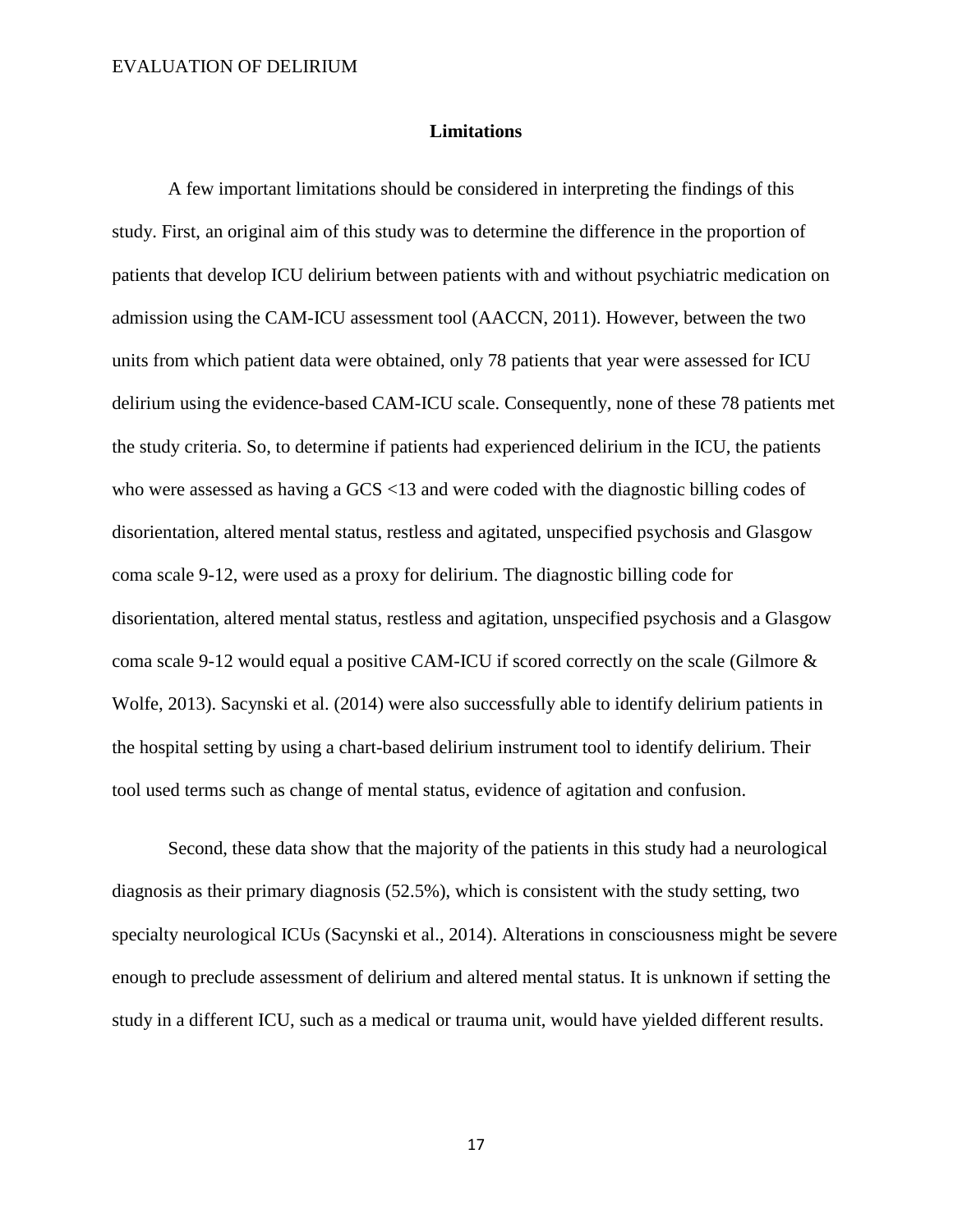Finally, time constraints were a limitation factor for this study. Due to deadline constraints, I was unable to look at the length of time it took for psychiatric medications to be restarted, to investigate individual electronic medical records for provider notes for more descriptive assessments for delirium and altered mental status, and further investigate why patients were not being assessed for delirium every shift. Regardless of these limitations, the strengths of this study provide direction for doctoral nursing practice and research to improve the outcome of ICU patients who have complex medical and psychiatric needs.

## **Implications for Future Doctoral Nursing Practice and Research**

#### **Delirium Assessment**

One recommendation for future research is to investigate why ICU nurses may not be using the delirium assessment tool, CAM-ICU, daily. This study found that in 2015, both ICU units only assessed 78 patients using the CAM-ICU assessment tool in their EMR. Providing delirium screening to critically ill patients with a validated assessment tool could give providers the potential causative agent for delirium and prompt discussion of early treatment or prevention in daily multidisciplinary rounds.

Providing continuous monitoring for delirium by the bedside nurse is an essential need to successfully assess and treat delirium. Delirium in the ICU goes undetected by healthcare professionals 65% of the time (AACN, 2011). The AACN recommends that ICU critical care nurses use a standardized and validated assessment tool for delirium screening for all patients (2011). Assessment for delirium for the ICU patient is to be performed twice a day with the use of validated assessment tools such as the CAM-ICU or Intensive Care Delirium Screening Checklist (ICDSC) (Neto et al., 2012 &AACN, 2011).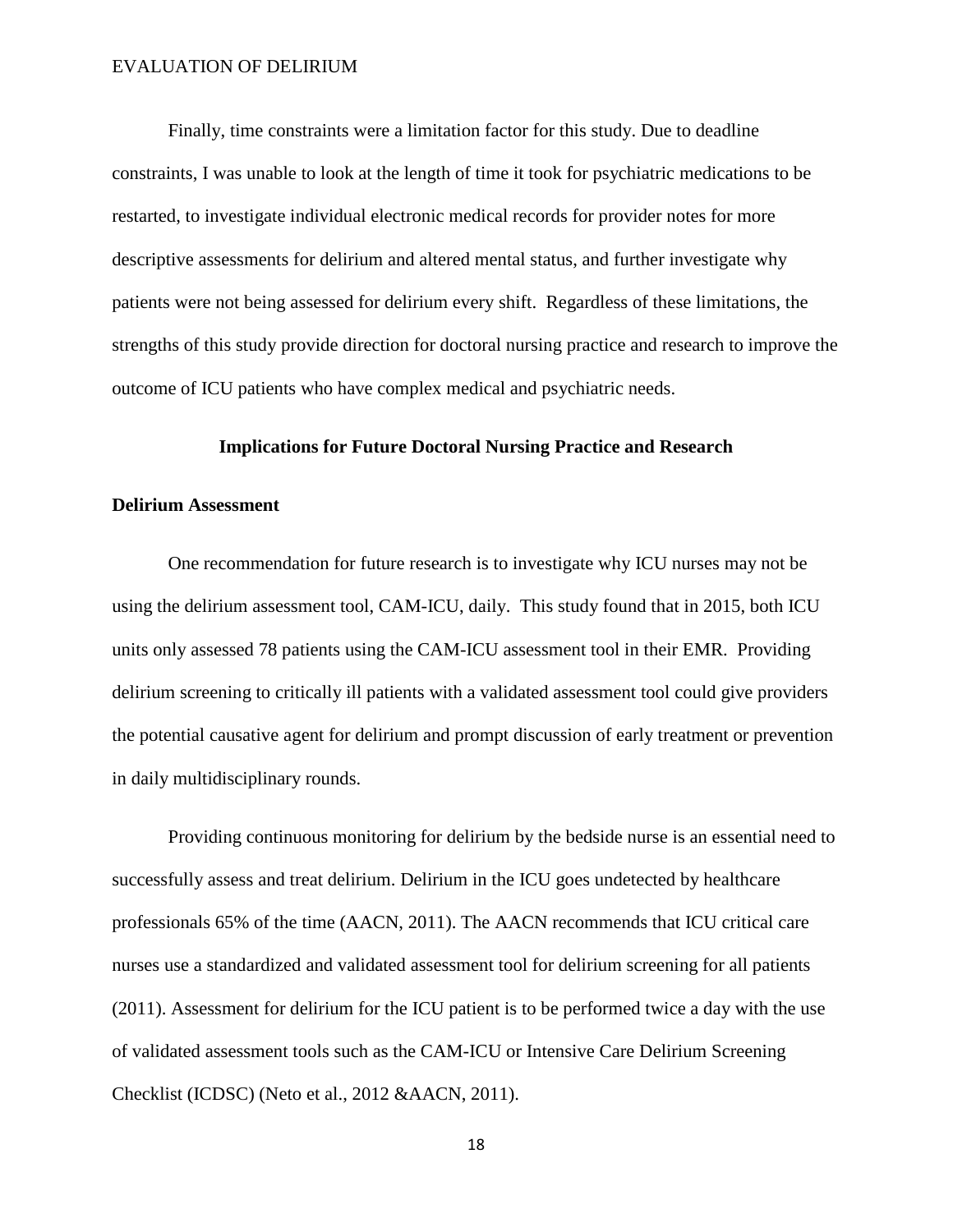Current research on delirium assessment suggests that in addition to the CAM-ICU and/or ICDSC, sedation should also be assessed at the time of delirium screening. Neto et al. (2012) suggest that before assessing the patient for delirium using the CAM-ICU, the patient's level of consciousness should be evaluated first using the validated tool, the Richmond Agitation Sedation Scale. Patients assessed using the Richmond Agitation Sedation Scale with a score >-3 are deemed to be appropriate for an assessment using the CAM-ICU for delirium (Neto et al., 2012). The researchers also recommend that delirium evaluation should be performed by a neurologist, neurophysiologist, psychiatrist, psychiatric nurse practitioner, and/or clinical geriatrician, as this should be the "gold standard" for a diagnosis of delirium (Neto et al., 2012).

### **Medication Reconciliation**

 The second recommendation for further evidence-based nursing practice is to investigate the discontinuation of psychiatric medications and how long it takes to restart such medications. The restarting of medications was not investigated during this study because of time constraints. Also, current research is focused on the use of antipsychotic medications as a treatment for delirium. However, patients in this study were significantly more likely to develop delirium when admitted into the ICU on antipsychotic medication. Further investigation is needed into why there is a lack of medication reconciliation for psychiatric medications, as well as what is the average length of time it takes to restart psychiatric medications for ICU patients.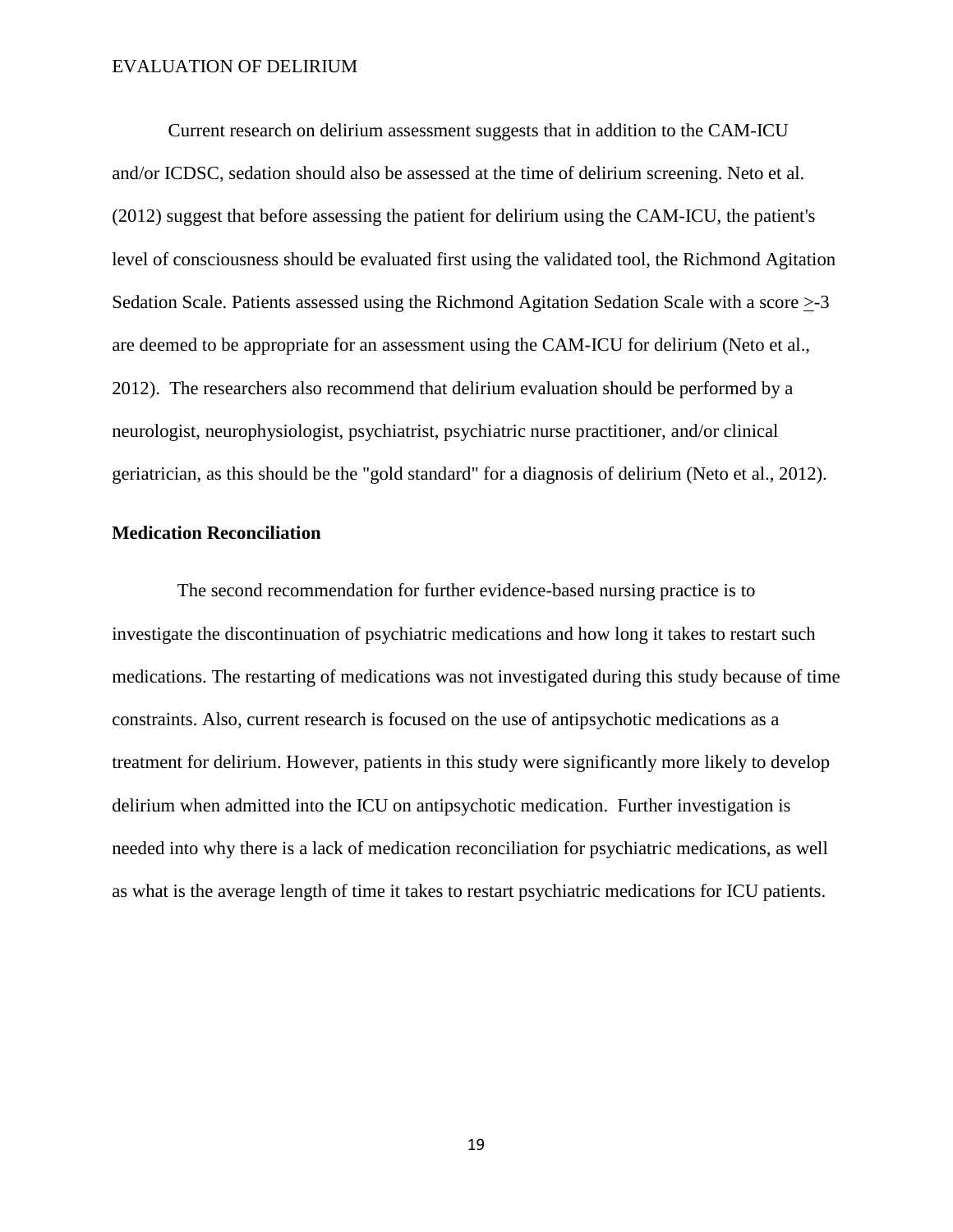## **Implications Using DNP Essentials**

To further investigate ICU delirium assessment and medication reconciliation into practice and research on the Neurological ICU units, a Doctoral Nursing Practice (DNP) graduate will be able to apply the following DNP Essentials: Essential III, Clinical Scholarship; Essential IV, Information Technology and Patient Care Technology for the Improvement and Transformation of Healthcare; and Essential VIII, Advanced Nursing Practice. The AACN (2006) states that the DNP graduate is capable of engaging in advanced nursing practice and providing leadership for evidence-based practice. DNP Essential III states that a "graduate is competent in knowledge application, such as the translation of research into practice, improvement of the reliability of health care practice and outcomes, and the evaluation of practice and participation in collaborative research" (AACN, p. 12,2006). An investigation of why delirium assessments are not being performed could consist of the DNP graduate conducting chart audits of the bedside nurses to assess again if they are being performed (as this study was a retrospective chart review of the year 2015). The DNP graduate could educate the bedside nurses about delirium, how to assess the patient, and the charting assessment tool, and then reassess compliance levels of delirium assessments after re-education of bedside nurses.

DNP Essential IV states that a DNP graduate is distinguished in his or her ability to use information systems/technology, from supporting and improving patient care to applying new knowledge, provide proficient leadership and assessing the efficacy of patient care technology (AACN, 2006). The DNP graduate is prepared to not only evaluate programs but also to design, select, and use programs that assess and monitor outcomes of care, care systems, and quality improvement of health care information systems (AACN, 2006). Implications for future practice using Essential IV would involve the DNP graduate assessing the EMR delirium assessment and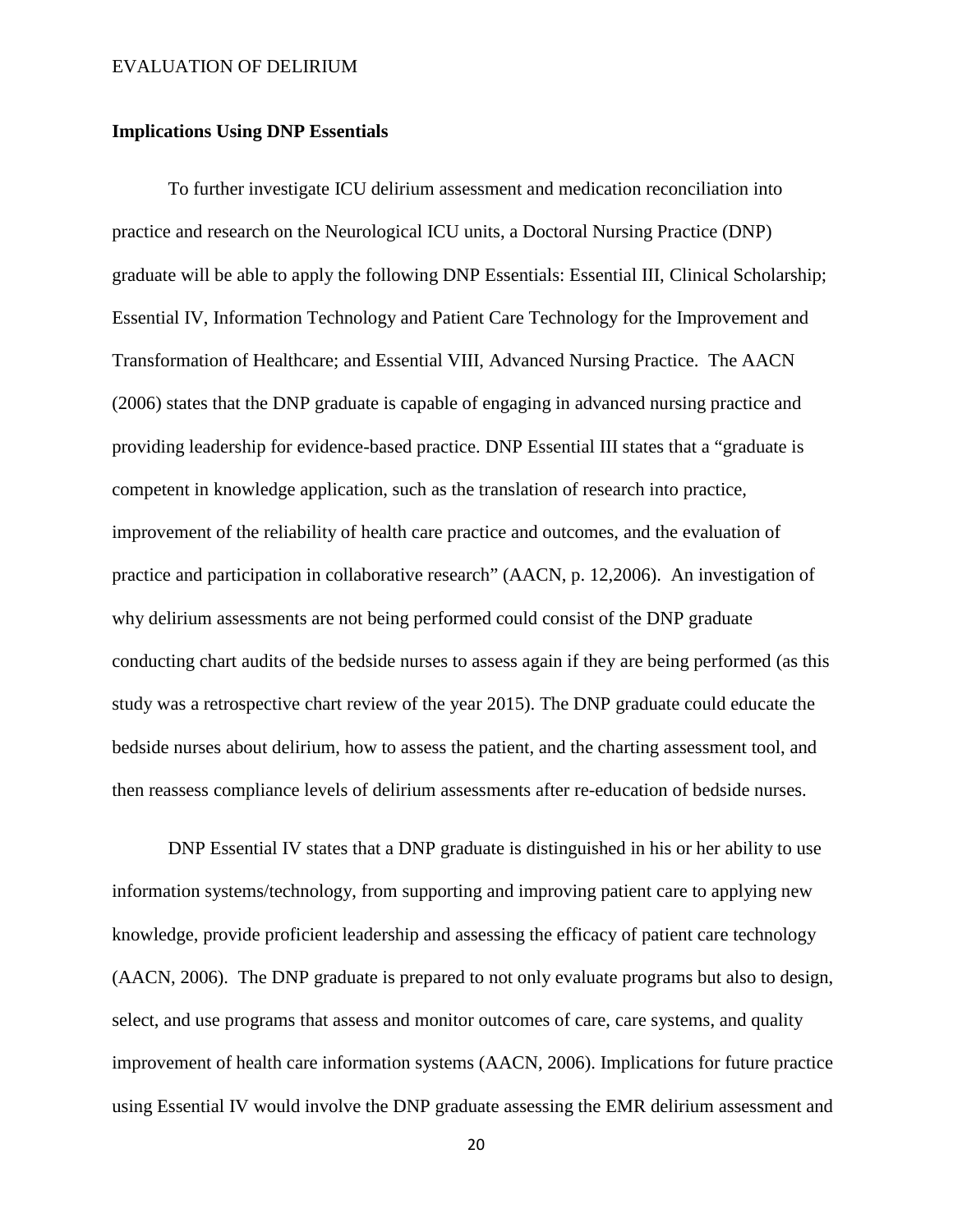investigating why bedside nurses are failing to comply. The investigation would include an involvement with Information Technology (IT), again based on why the delirium assessments are not being charted. An IT investigation could include the location of the delirium assessment tool within the EMR. In addition, for medication reconciliation, IT could be consulted to help design and implement a standardized medication reconciliation note in the EMR for the medications present at admission. Currently, this is not available in the EMR used in this study setting and is only included in a provider note; this is why the medication restart information was difficult to find and was not included in this study.

According to the AACN (2006), "all DNP graduates are expected to demonstrate refined assessment skills and base practice on the application of biophysical, psychosocial, behavioral, sociopolitical, cultural, economic, and nursing science as appropriate in their area of specialization" (p. 16). This refers to DNP Essential VIII, Advanced Nursing Practice. This Essential ensures that the DNP graduate is prepared to design, implement, and evaluate therapeutic interventions based not only on nursing science, but other sciences as well (AACN, 2006). In addition, the DNP graduate is prepared to demonstrate advanced levels of clinical judgment, systems thinking and accountability when evaluating evidence-based care to improve patient outcomes (AACN, 2006). The use of DNP Essential VIII for this study is that the graduate can not only study the problem of delirium assessment but can further assess what is required to ensure that patients are being evaluated, and implementing clinical judgment to improve outcomes for patients who experience delirium. The DNP graduate knows that it is essential to not only treat but prevent delirium, so that the patient does not experience increased length of stay, restraints, or falls during their hospitalization. To prevent these negative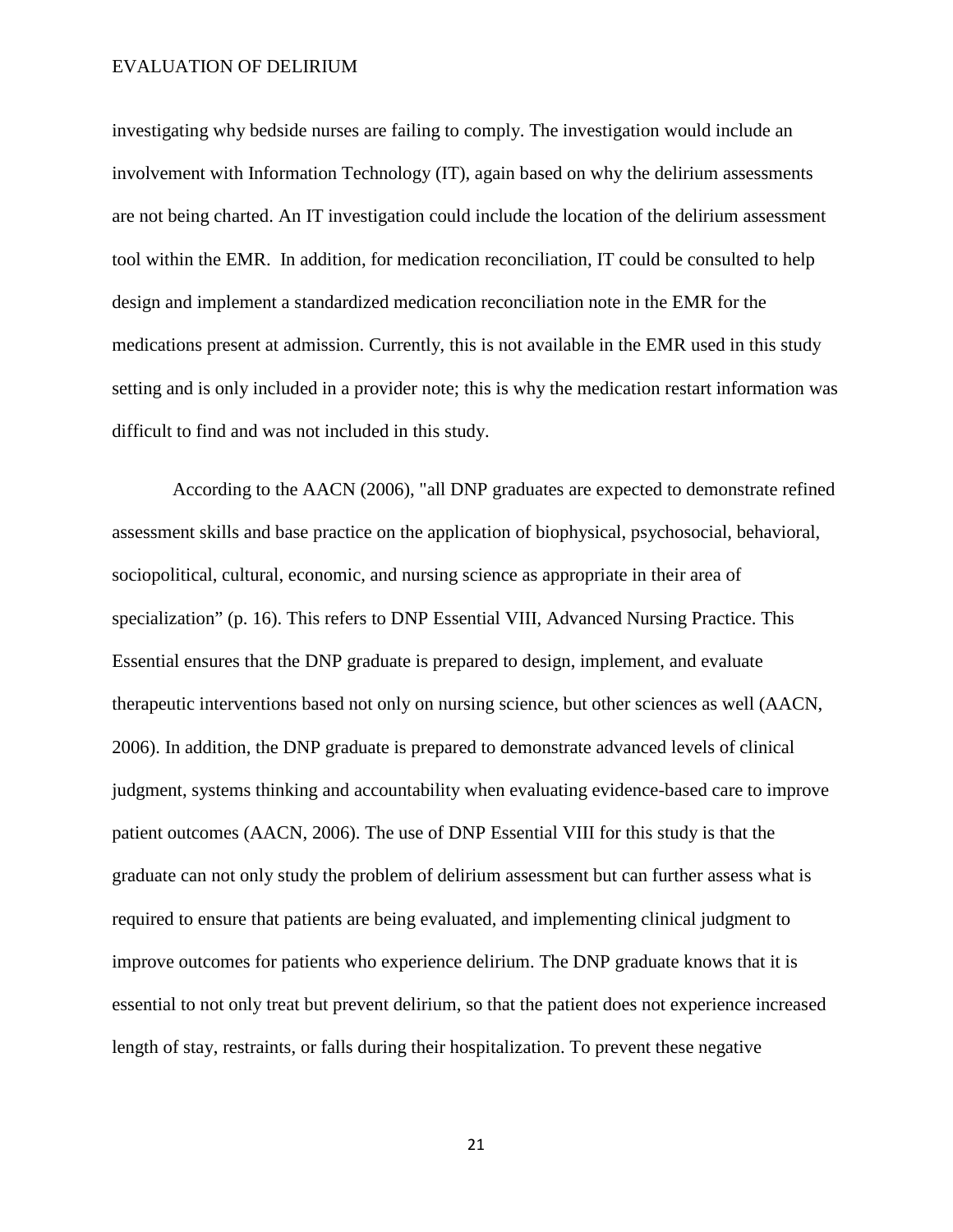outcomes, the DNP graduate could implement programs that resulted from this research into everyday evidence-based practice.

# **Conclusions**

Delirium is a serious condition that requires the immediate attention of hospital personnel. This clinical problem requires quick and accurate clinical assessment, as well as immediate treatment to reduce the incidence and negative patient outcomes. Delirium is considered to be a preventable health condition, and with immediate recognition of risk factors, CAM-ICU assessments, and proper treatment management, the prevalence in the acute care hospital should decrease (AACCN, 2013; APA, 2004; Neto et al., 2012; Carbone et al., 2015). However, there is limited research concerning the treatment of delirium and psychiatric conditions. In conclusion, further research is needed to assess if abrupt discontinuation of psychiatric medications increases patients for risk for delirium.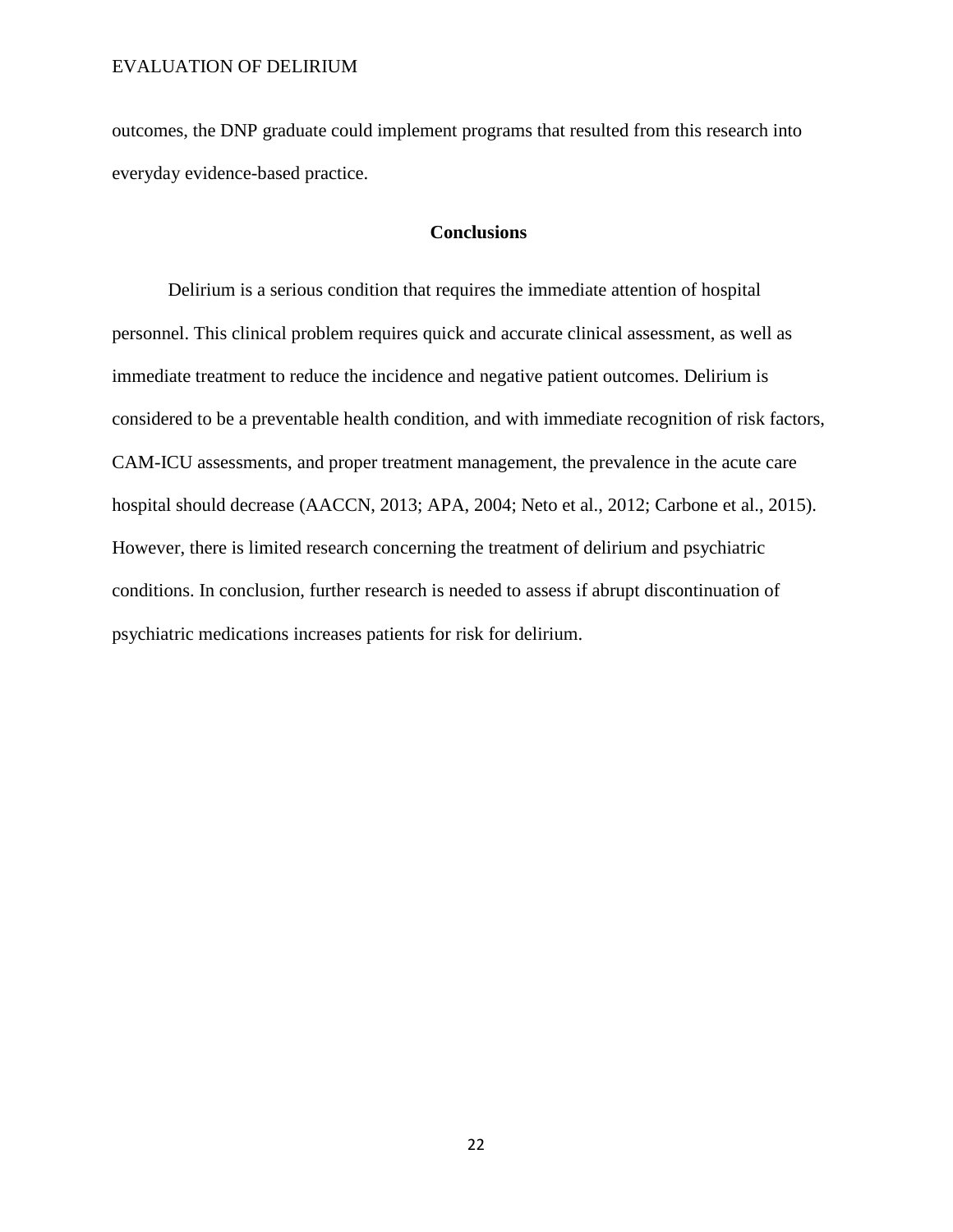### **References**

- Adams C, L., Scruth, E, A., Andrade, C., Maynard, S., Snow, K., Olson, T.L., Ingerson, S, D., Duffy, B, A., Cheng E. (2015). Implementing clinical practice guidelines for screening and detection of delirium in a 21-hospital system in northern California: real challenges in performance improvement. Clinical Nurse Specialist. Jan-Feb;29 (1):29-37.
- American Academy of Critical Care Nursing (AACCN). (2011). Delirium Assessment and Management. Retrieved from:

http://www.aacn.org/WD/practice/docs/practicealerts/delirium-practice-alert-2011.pdf

- American Association of Colleges of Nursing (AACN). (2006). The Essentials of Doctoral Education for Advanced Nursing Practice. Retrieved from: http://www.aacn.nche.edu/dnp/Essentials.pdf
- American Psychiatric Association (APA). (2013). Diagnostic and statistical manual of mental disorders 5th Ed. Arlington, VA: American Psychiatric Publishing. American Psychiatric Association (APA). (2004). Delirium: Guideline Watch. Retrieved from: http://psychiatryonline.org/pb/assets/raw/sitewide/practice\_guidelines/guidelines/deliriu m-watch.pdf
- Arend, E., & Christensen, M. (2009). Delirium in the intensive care unit: a review. Nursing in Critical Care, 14(3), 145-154. doi: 10.1111/j.1478-5153.2008.00324.x
- Burns T., Chabannes, J.P., Demyttenaere, K. (2002). Switching Antipsychotic Medications: General Recommendations and Switching to Amisulpride retrieved from: http://www.medscape.com/viewarticle/439736\_3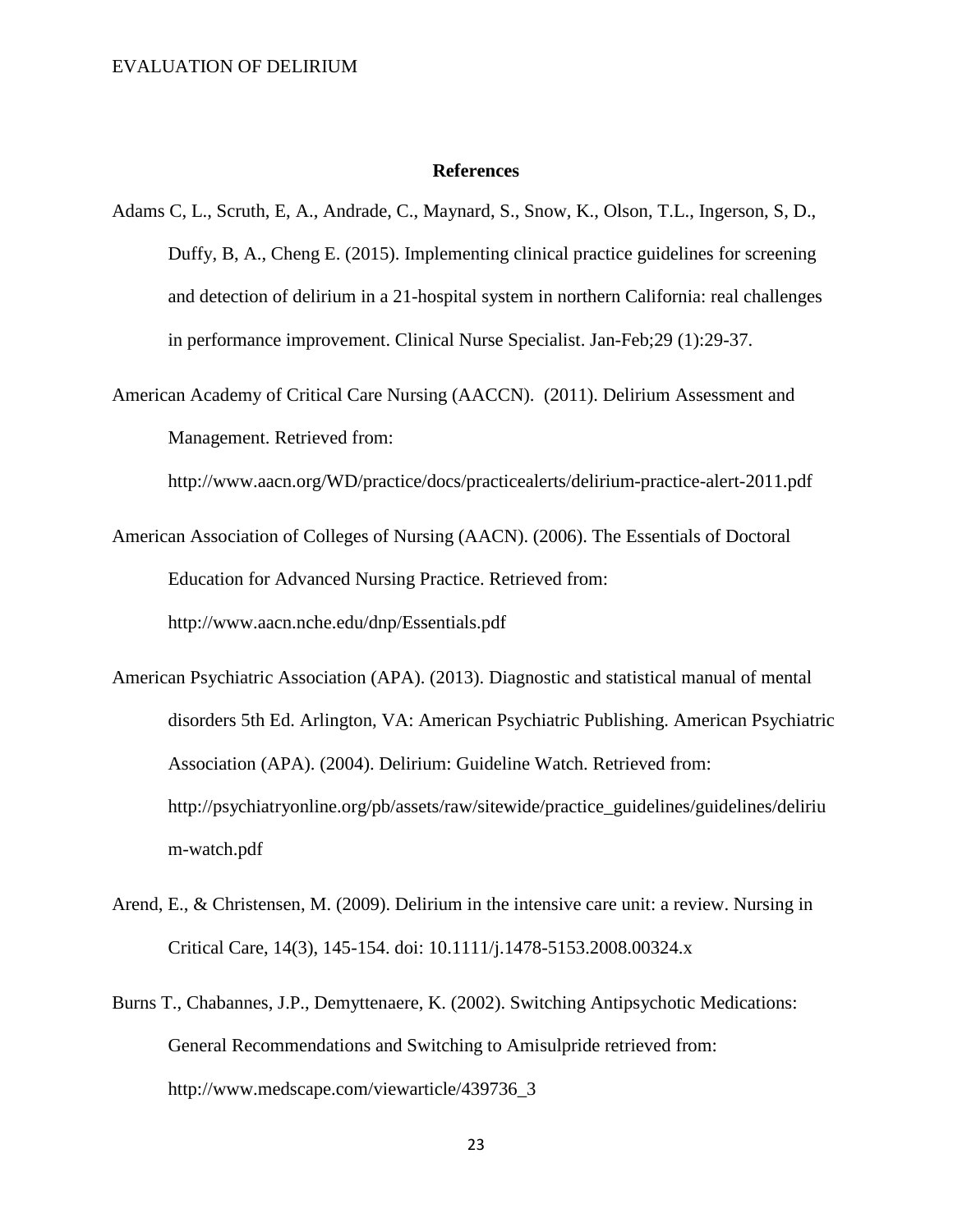- Cavallazzi, R., Saad, M., & Marik, P. E. (2012). Delirium in the ICU: an overview. Annals of Intensive Care, 2, 49. http://doi.org/10.1186/2110-5820-2-49
- Carbone MK, Gugliucci MR. (2015). Delirium and the Family Caregiver: The Need for Evidence-based Education Interventions. Gerontologist. Jun; 55(3):345-52. doi: 10.1093/geront/gnu035. Epub May 21. PubMed PMID: 24847844.
- Cerianna, P., Fanfulla, F., Mazzacane, F., Santoro, C., & Nava, S. (2010). Delirium in patients admitted to a step-down unit: analysis of incidence and risk factors. Journal of Critical Care, 25(1), 136-143. doi: 10.1016/j.jcrc.2009.07.004
- Ely EW, Shintani A, Truman B, Speroff T, Gordon SM, Harrell FE Jr, Inouye SK, Bernard GR, Dittus RS. (2004). Delirium as a predictor of mortality in mechanically ventilated patients in the intensive care unit. JAMA. Apr 14;291(14):1753-62. PubMed PMID: 15082703
- Ghoneim, M. M., & O'Hara, M. W. (2016). Depression and postoperative complications: an overview. BMC Surgery, 16, 5. http://doi.org/10.1186/s12893-016-0120-y
- Gopalan, M. R., Karunakaran, V., Prabhakaran, A., & Jayakumar, K. L. (2016). Prevalence of psychiatric morbidity among cancer patients – hospital-based, cross-sectional survey. Indian Journal of Psychiatry, 58(3), 275–280. http://doi.org/10.4103/0019-5545.191995
- Grafenreed KM, Lobo B, Sands C, Yates M. (2004). Development of an alcohol withdrawal delirium prophylaxis protocol in a community teaching hospital. Am J Health System Pharm. Jun 1;61(11):1151-5
- Hosie, A., Davidson, P. M., Agar, M., Sanderson, C. R., & Phillips, J. (2013). Delirium prevalence, incidence, and implications for screening in specialist palliative care inpatient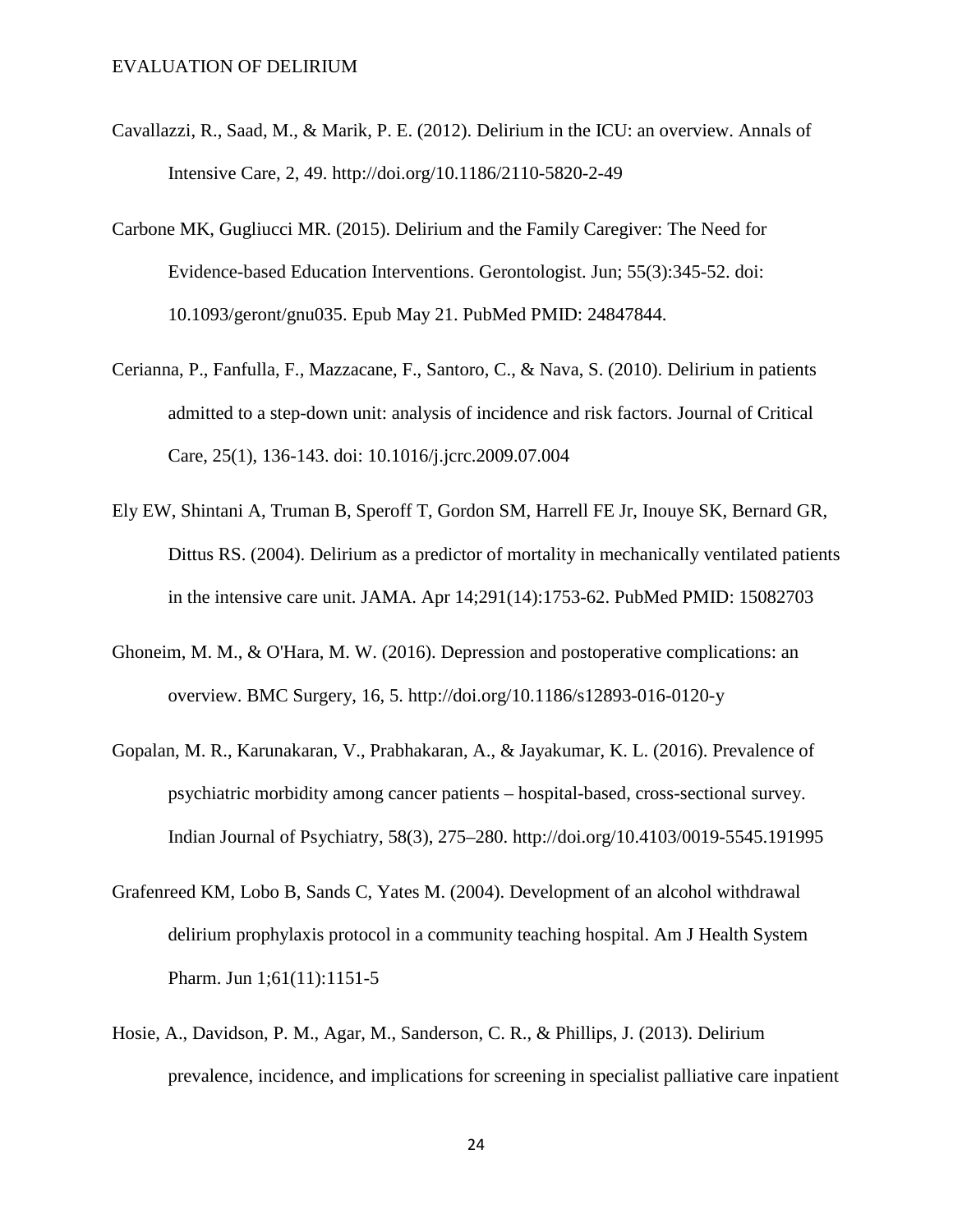settings: A systematic review. Palliative Medicine, 27(6), 486-498. doi:

10.1177/0269216312457214

- Ista E, Trogrlic Z, Bakker J, Osse RJ, van Achterberg T, van der Jagt M. (2014). Improvement of care for ICU patients with delirium by early screening and treatment: study protocol of the iDECePTIvE study. Implement Science. Oct 2; 9:143
- Layne T, Haas SA, Davidson JE, Klopp A. (2015). Postoperative Delirium Prevention in the Older Adult: An Evidence-Based Process Improvement Project. Medsurg Nurse. Jul-Aug; 24(4):256-63.
- Liberzon I, Abelson JL, Amdur RL, King AP, Cardneau JD, Henke P, Graham LM. (2006). Increased psychiatric morbidity after abdominal aortic surgery: risk factors for stressrelated disorders. J Vasc Surg. May;43(5):929-34. PubMed PMID: 16678685.
- Marino J, Bucher D, Beach M, Yegneswaran B, Cooper B. (2015). Implementation of an Intensive Care Unit Delirium Protocol: An Interdisciplinary Quality Improvement Project. Dimension Critical Care Nurse. Sep-Oct;34(5):273-84.
- McPherson, J. A., Wagner, C. E., Boehm, L. M., Hall, J. D., Johnson, D. C., Miller, L. R., . . . Pandhvaripande, P. P. (2013). Delirium in the cardiovascular ICU: exploring modifiable risk factors. Critical Care Medicine, 41(2), 405-413. doi: 10.1097/CCM.0b013e31826ab49b
- Moon KJ, Lee SM. (2015). The effects of a tailored intensive care unit delirium prevention protocol: A randomized controlled trial. Int J Nurse Student. Sep;52(9):1423-32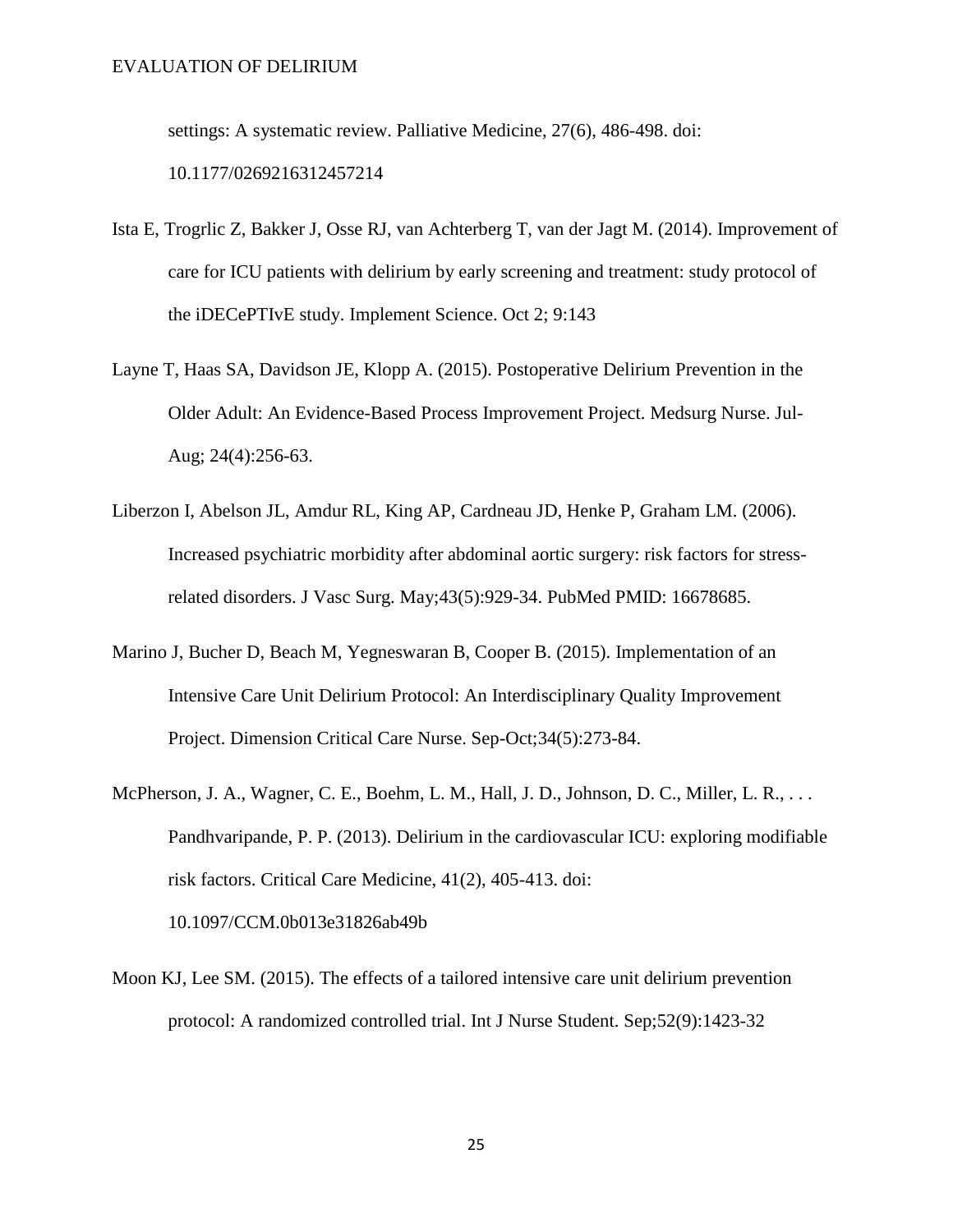- National Collaborating Centre for Acute and Chronic Conditions. (2010). Delirium: diagnosis, prevention, and management. London (UK): National Institute for Health and Clinical Excellence (NICE); Jul. 29 p. (Clinical guideline; no. 103). Retrieved from:
- National Institute of Mental Health (2010). Mental Health Medications Retrieved from http://www.nimh.nih.gov/health/publications/mental-health-medications/index.shtml
- Neto, A. S., Nassar, A. P., Jr., Cardoso, S. O., Manetta, J. A., Pereira, V. G., Espósito, D. C., Slooter, A. J. (2012). Delirium screening in critically ill patients: A systematic review and meta-analysis. Critical Care Medicine, 40(6), 1946-1951.
- Rincon HG, Granados M, Unutzer J, Gomez M, Duran R, Badiel M, Salas C, Martinez J, Mejia J, Ordoñez C, Florez N, Rosso F, Echeverri P. (2001). Prevalence, detection, and treatment of anxiety, depression, and delirium in the adult critical care unit. Psychosomatics. Sep-Oct;42(5):391-6. PubMed PMID: 11739905
- Robinson BR, Mueller EW, Henson K, Branson RD, Barsoum S, Tsuei BJ. (2008). An analgesia-delirium-sedation protocol for critically ill trauma patients reduces ventilator days and hospital length of stay. J Trauma. Sep;65(3):517-26. doi: 10.1097/TA.0b013e318181b8f6. PubMed PMID: 18784563.
- Russell-Babin KA, Miley H. (2013). Implementing the best available evidence in early delirium identification in elderly hip surgery patients. Int J Evidence Based Healthcare Mar;11(1):39-45.
- Saczynski JS, Kosar CM, Xu G, Puelle MR, Schmitt E, Jones RN, Marcantonio ER, Wong B, Isaza I, Inouye SK.(2014). A tale of two methods: chart and interview methods for identifying delirium. J Am Geriatric Society. Mar; 62(3):518-24.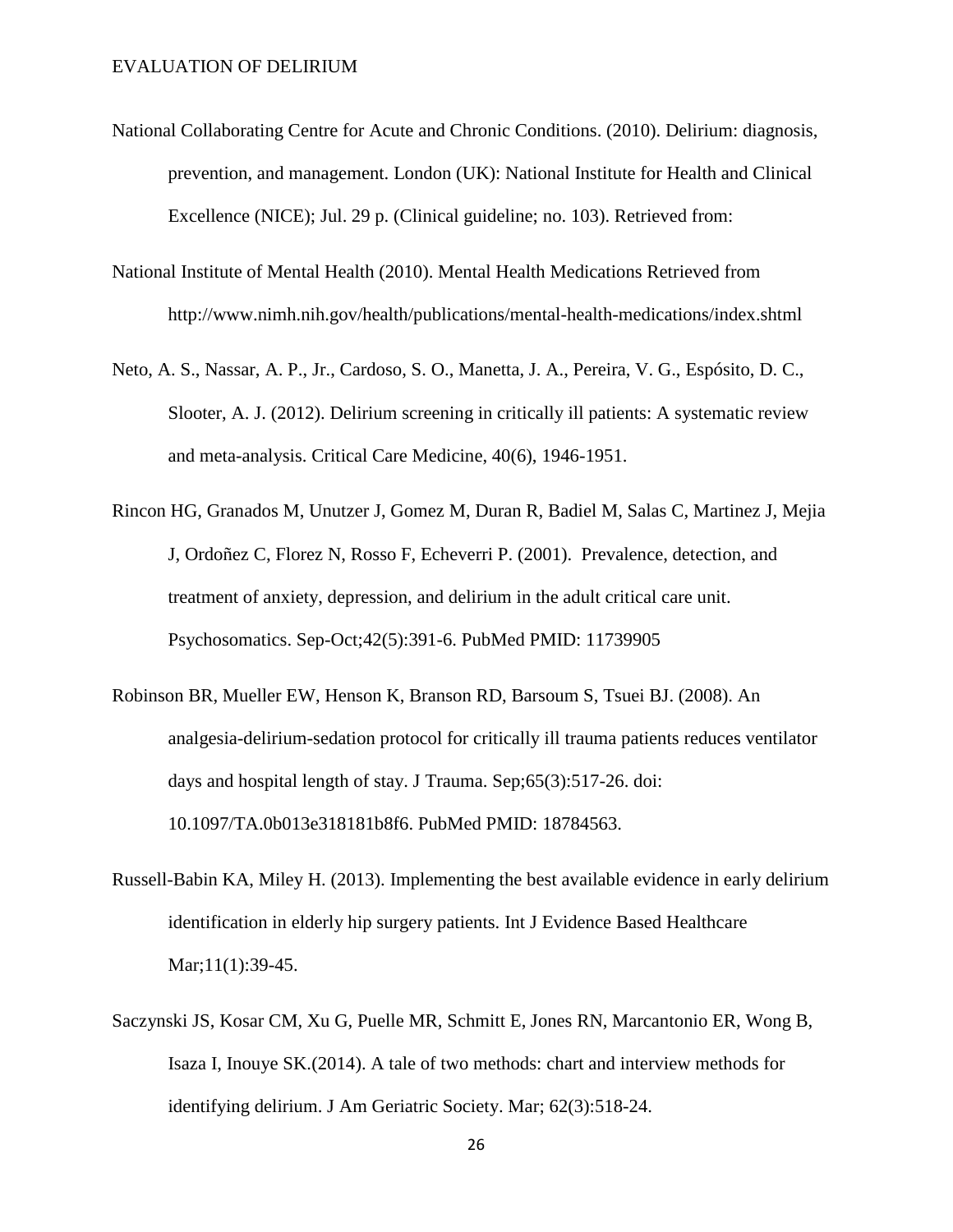- Swan BA, Becker J, Brawer R, Sciamanna CN. (2011). Factors influencing the implementation of a point-of-care screening tool for delirium. Medsurg Nurse. Nov-Dec;20 (6):318-22.
- Sutton, L.J. & Jutel, A. (2016). Alcohol Withdrawal Syndrome in Critically Ill Patients: Identification, Assessment, and Management Crit Care Nurse Feb. 2016 36:28-38; doi:10.4037/ccn2016420
- Sykes PK. (2012). Prevention and management of postoperative delirium among older patients on an orthopedic surgical unit: a best practice implementation project. J Nurse Care Quality. Apr-Jun;27(2):146-53.
- Vollmer C, Rich C, Robinson S. (2007). How to prevent delirium: a practical protocol. Nursing. Aug;37(8):26-8.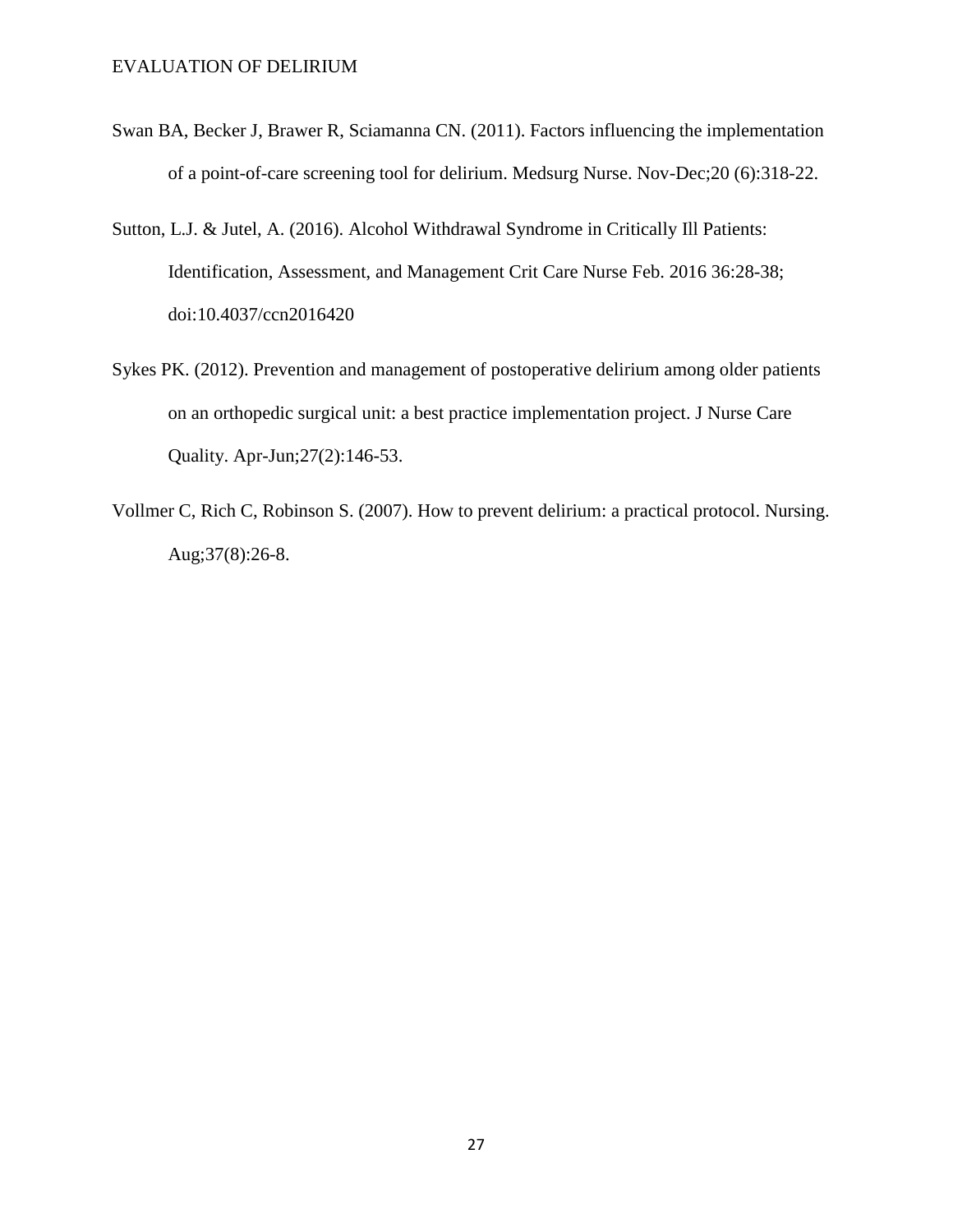# **Table 1. Measures**

| Variable name                            | <b>Measures</b>                                                      | Data source | Level of<br>measure | Statistical<br>analysis                     |  |  |  |  |  |  |
|------------------------------------------|----------------------------------------------------------------------|-------------|---------------------|---------------------------------------------|--|--|--|--|--|--|
| Aim 1                                    |                                                                      |             |                     |                                             |  |  |  |  |  |  |
| Medication<br>reconciliation<br>document | Name of home<br>psychiatric<br>medication<br>prescribed to patient   | <b>EMR</b>  | Nominal             | Frequency $(\% )$<br>Chi-square<br>analysis |  |  |  |  |  |  |
|                                          | And yes/no if<br>psychiatric<br>medication present<br>upon admission |             |                     |                                             |  |  |  |  |  |  |
| Delirium                                 | Based on diagnostic<br>code (yes/no)                                 | <b>EMR</b>  | Nominal             | Frequency $(\% )$<br>Chi-square<br>analysis |  |  |  |  |  |  |
| Neurological<br>assessment               | Glasgow Coma<br>Scale                                                | <b>EMR</b>  | Interval            | Mean (SD)<br>Chi-square<br>analysis         |  |  |  |  |  |  |
| Aim <sub>2</sub>                         |                                                                      |             |                     |                                             |  |  |  |  |  |  |
| Length of hospital<br>stay               | Number of days                                                       | <b>EMR</b>  | Interval            | Mean (SD)<br>Independent T-<br><b>Test</b>  |  |  |  |  |  |  |
| <b>Restraint used</b>                    | Yes/no                                                               | <b>EMR</b>  | Nominal             | Frequency<br>Chi-Square<br>analysis         |  |  |  |  |  |  |
| <b>DEMOGRAPHICS</b>                      |                                                                      |             |                     |                                             |  |  |  |  |  |  |
| Age                                      | Age of participant in<br>years                                       | <b>EMR</b>  | Nominal             | Mean (SD)                                   |  |  |  |  |  |  |
| <b>Sex</b>                               | Sex (male, female,<br>other)                                         | <b>EMR</b>  | Nominal             | Frequency                                   |  |  |  |  |  |  |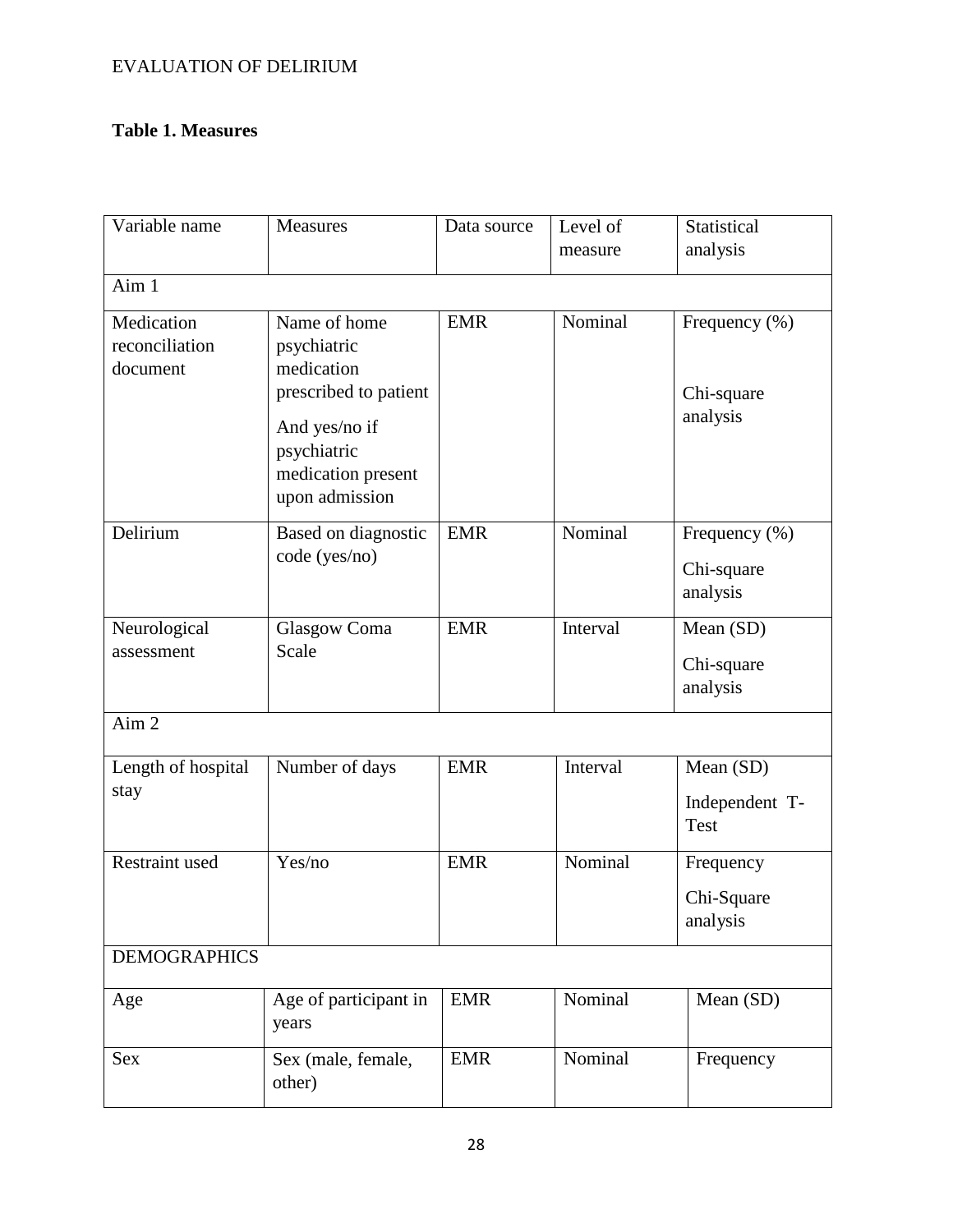| Race                   | <b>Ethnicity</b> (African<br>American/Black,<br>Caucasian/white,<br>Hispanic, Black<br>Hispanic, White<br>Hispanic) | <b>EMR</b> | Nominal | Frequency |
|------------------------|---------------------------------------------------------------------------------------------------------------------|------------|---------|-----------|
| Admitting<br>diagnosis | Reason for acute<br>care admission                                                                                  | <b>EMR</b> | Nominal | Frequency |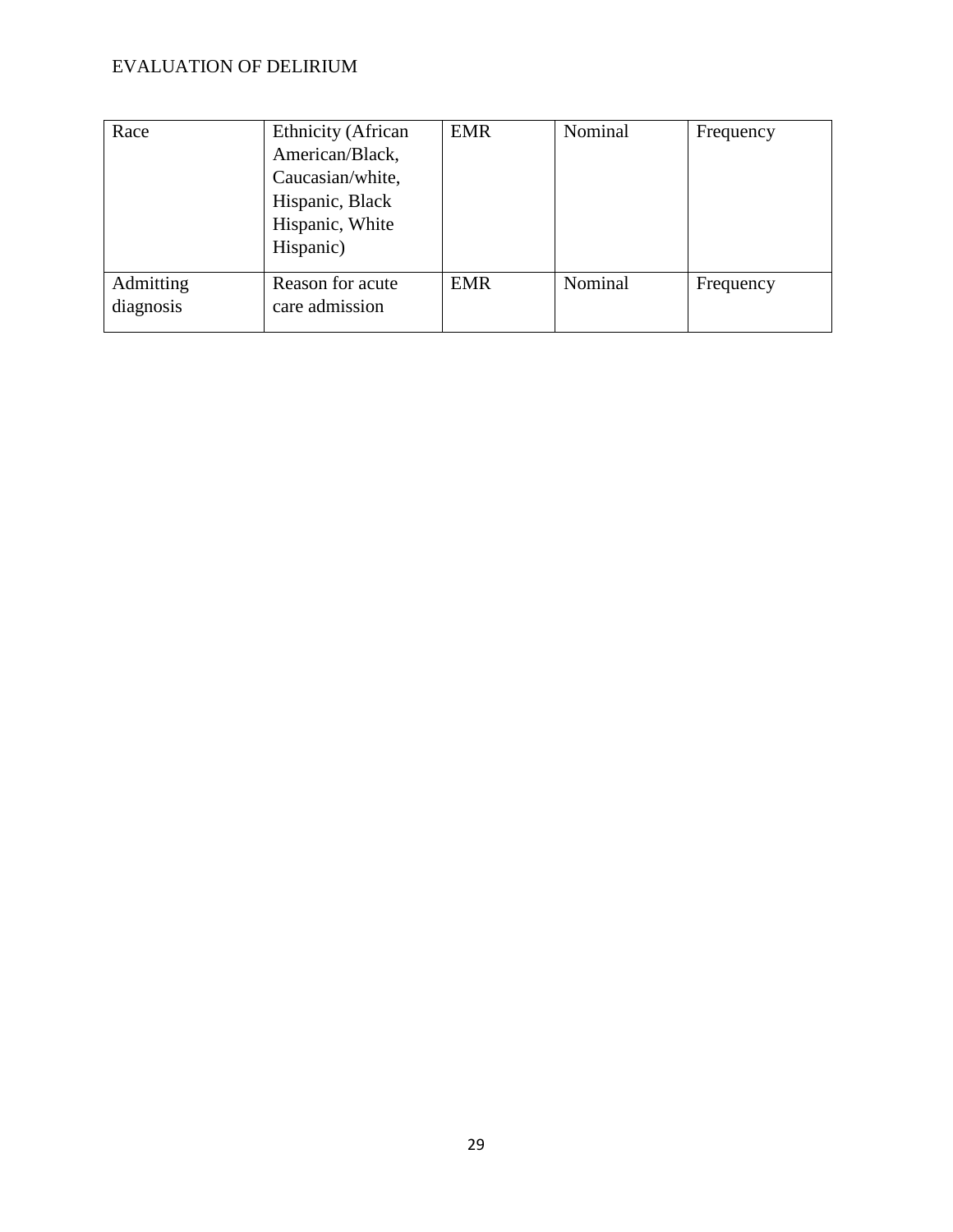# **Table 2. Demographic, Length of Stay, Restraint Use, Mortality, and Psychiatric Medications Use differences between those with and without Delirium**

|                                               | Total<br>$(N=602)$ |          | Patients with<br>Delirium<br>$(n=51)$ |      | Patients<br>without<br>Delirium<br>$(n=551)$ |      | Differences<br>Chi square (df), p-<br>value |
|-----------------------------------------------|--------------------|----------|---------------------------------------|------|----------------------------------------------|------|---------------------------------------------|
|                                               | ${\bf N}$          | $\%$     | $\mathbf n$                           | $\%$ | $\mathbf n$                                  | $\%$ |                                             |
| <b>Sex</b>                                    |                    |          |                                       |      |                                              |      | .49 (1), $p = 482$                          |
| Male                                          | 314                | 52.2     | 29                                    | 56.9 | 285                                          | 51.7 |                                             |
| Female                                        | 288                | 47.8     | 22                                    | 43.1 | 266                                          | 48.3 |                                             |
| <b>Ethnicity</b>                              |                    |          |                                       |      |                                              |      | $.16(1)$ , p=.685                           |
| White                                         | 552                | 91.7     | 46                                    | 90.2 | 506                                          | 91.8 |                                             |
| Non-White                                     | 50                 | 8.3      | 5                                     | 9.8  | 45                                           | 8.2  |                                             |
| <b>Psychiatric Diagnosis</b>                  |                    |          |                                       |      |                                              |      | 27.52 (4), p<.0001                          |
| None                                          | 337                | 56.0     | 13                                    | 25.5 | 324                                          | 58.8 |                                             |
| Mood                                          | 88                 | 14.6     | 11                                    | 21.6 | $77\,$                                       | 14.0 |                                             |
| Anxiety                                       | 67                 | $11.1\,$ | 6                                     | 11.8 | 61                                           | 11.1 |                                             |
| Cognitive & Psychotic & Sexual<br>Dysfunction | 36                 | 6.0      | 6                                     | 11.8 | 30                                           | 5.4  |                                             |
| Substance Use                                 | 74                 | 12.3     | 15                                    | 29.4 | 59                                           | 10.7 |                                             |
| <b>Primary Diagnosis</b>                      |                    |          |                                       |      |                                              |      | 5.92 $(5)$ , p=.315                         |
| Cerebral Infarction and<br>Hemorrhage         | 316                | 52.5     | 26                                    | 51.0 | 290                                          | 52.6 |                                             |
| Traumatic Brain                               | 40                 | 6.6      | 5                                     | 9.8  | 35                                           | 6.4  |                                             |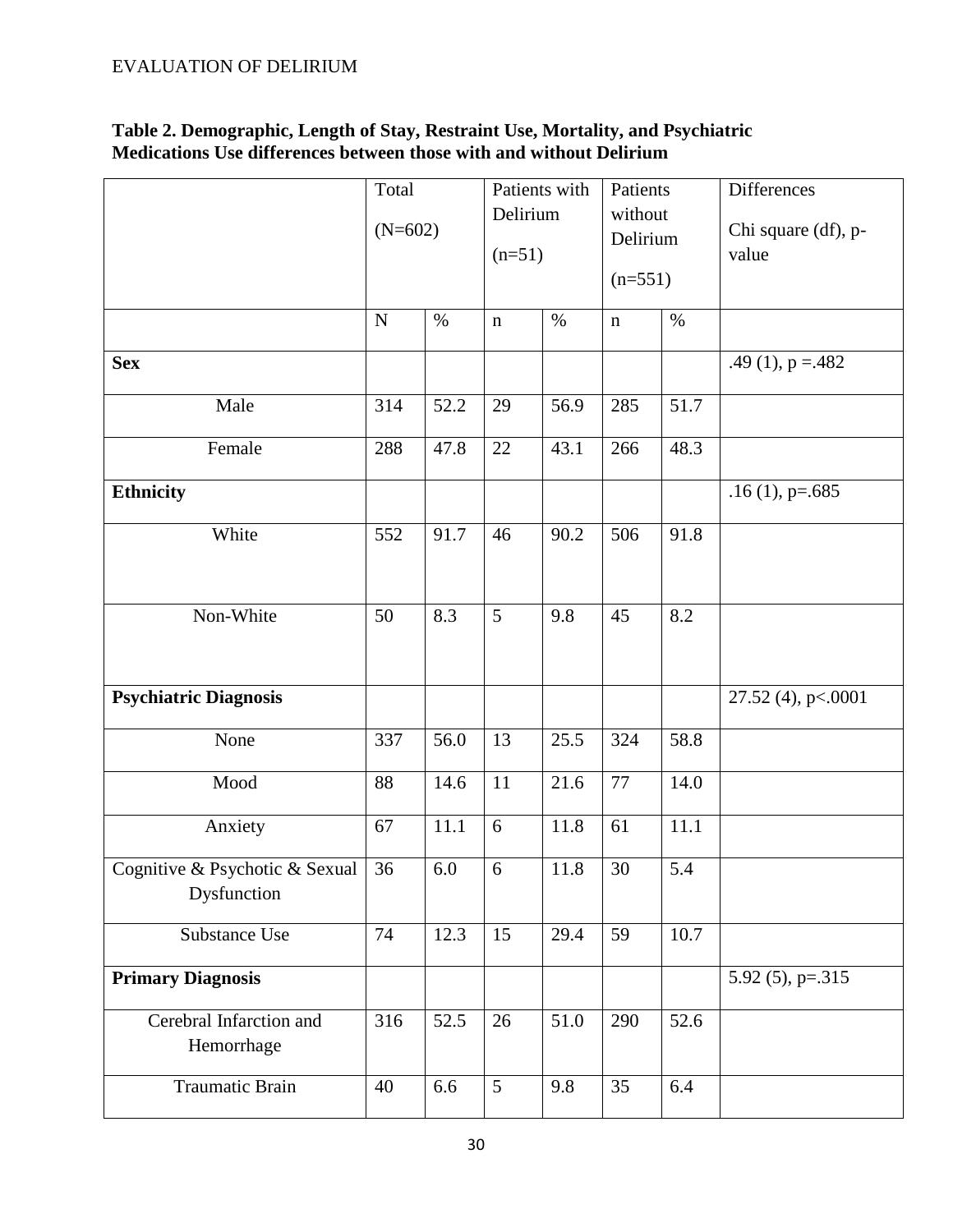| Injury/Falls/MVA                                                                                                 |                 |      |                |      |           |      |                                            |
|------------------------------------------------------------------------------------------------------------------|-----------------|------|----------------|------|-----------|------|--------------------------------------------|
| Arterial embolism/stent/Aortic<br>Aneurysm                                                                       | 132             | 21.9 | 9              | 17.6 | 123       | 22.3 |                                            |
| Spinal Cord Injury                                                                                               | 18              | 3.0  | $\overline{4}$ | 7.8  | 14        | 2.5  |                                            |
| Malignant and Benign<br>Neoplasm                                                                                 | 16              | 2.7  | $\mathbf{1}$   | 2.0  | 15        | 2.7  |                                            |
| Other Neurosurgery or<br>Diagnosis (Epilepsy, congenital<br>issues, endocardial issues,<br>Encephalopathy, etc.) | 80              | 13.3 | 6              | 11.8 | 74        | 13.4 |                                            |
| <b>Glasgow Coma Scale</b>                                                                                        |                 |      |                |      |           |      | $11.47(1)$ , p=.001                        |
| Greater than 13                                                                                                  | 325             | 54.0 | 16             | 31.4 | 309       | 56.1 |                                            |
| 13 or less                                                                                                       | 277             | 46.0 | 35             | 68.6 | 242       | 43.9 |                                            |
| <b>Restraint Use</b>                                                                                             |                 |      |                |      |           |      | 27.0 (1), p <. 0001                        |
| N <sub>o</sub>                                                                                                   | 359             | 59.6 | 13             | 25,5 | 346       | 62.8 |                                            |
| Yes                                                                                                              | 243             | 40.4 | 38             | 74.5 | 205       | 37.2 |                                            |
| <b>Mortality</b>                                                                                                 |                 |      |                |      |           |      | $1.16(1)$ , p=.281                         |
| N <sub>o</sub>                                                                                                   | 571             | 94.9 | 50             | 98.0 | 521       | 94.6 |                                            |
| Yes                                                                                                              | 31              | 5.1  | $\mathbf{1}$   | 2.0  | $30\,$    | 5.4  |                                            |
| Antipsychotic                                                                                                    | $\overline{83}$ | 13.8 | 19             | 37.3 | 64        | 11.6 | 25.82 (1), p<.0001                         |
| <b>Anxiolytics</b>                                                                                               | 234             | 38.9 | 36             | 70.6 | 198       | 35.9 | 23.59 (1), p<.0001                         |
| <b>Antidepressants</b>                                                                                           | 156             | 25.9 | 13             | 25.5 | 143       | 26.0 | .01 $(1)$ , p=.942                         |
| <b>Anticonvulsants</b>                                                                                           | 19              | 3.2  | $\overline{2}$ | 3.9  | 17        | 3.1  | .11 $(1)$ , p=.744                         |
|                                                                                                                  | ${\bf m}$       | sd   | ${\bf m}$      | sd   | ${\rm m}$ | sd   | <b>Differences</b><br>t-test (df), p-value |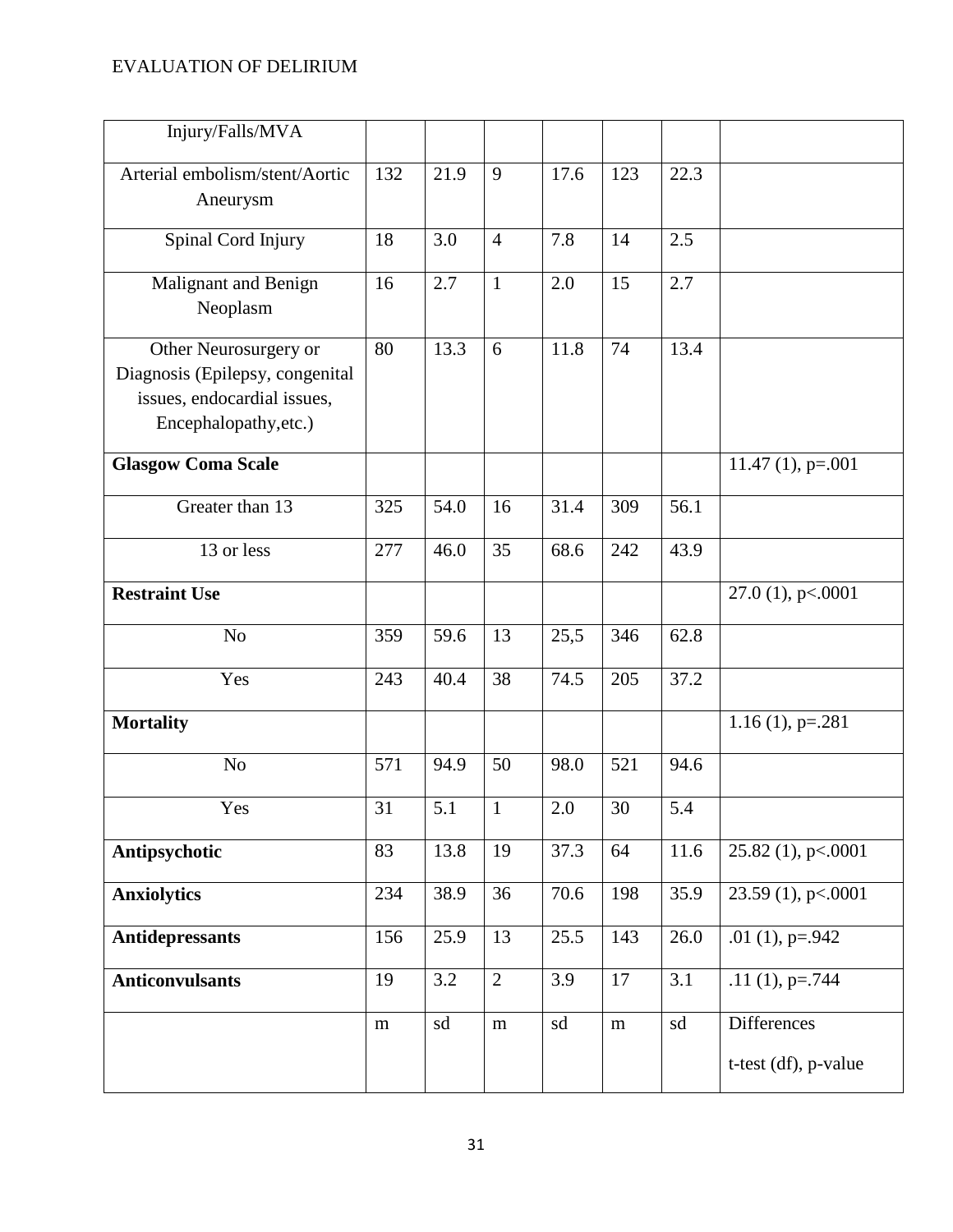| Age (years)                  | 60.0 |      | 61.5 | 19.2 | 59.9 | 17.2 | .66 (600), $p=.509$    |
|------------------------------|------|------|------|------|------|------|------------------------|
| <b>Length of Stay (days)</b> | 10.4 | 13.8 | 19.9 | 25.4 | 9.6  | 11.9 | $2.83$ (50.97), p=.007 |

\*differences were calculated using chi square analyses for categorical data and independent

sample t-test (with Levine's test for equality of variance) for continuous variables.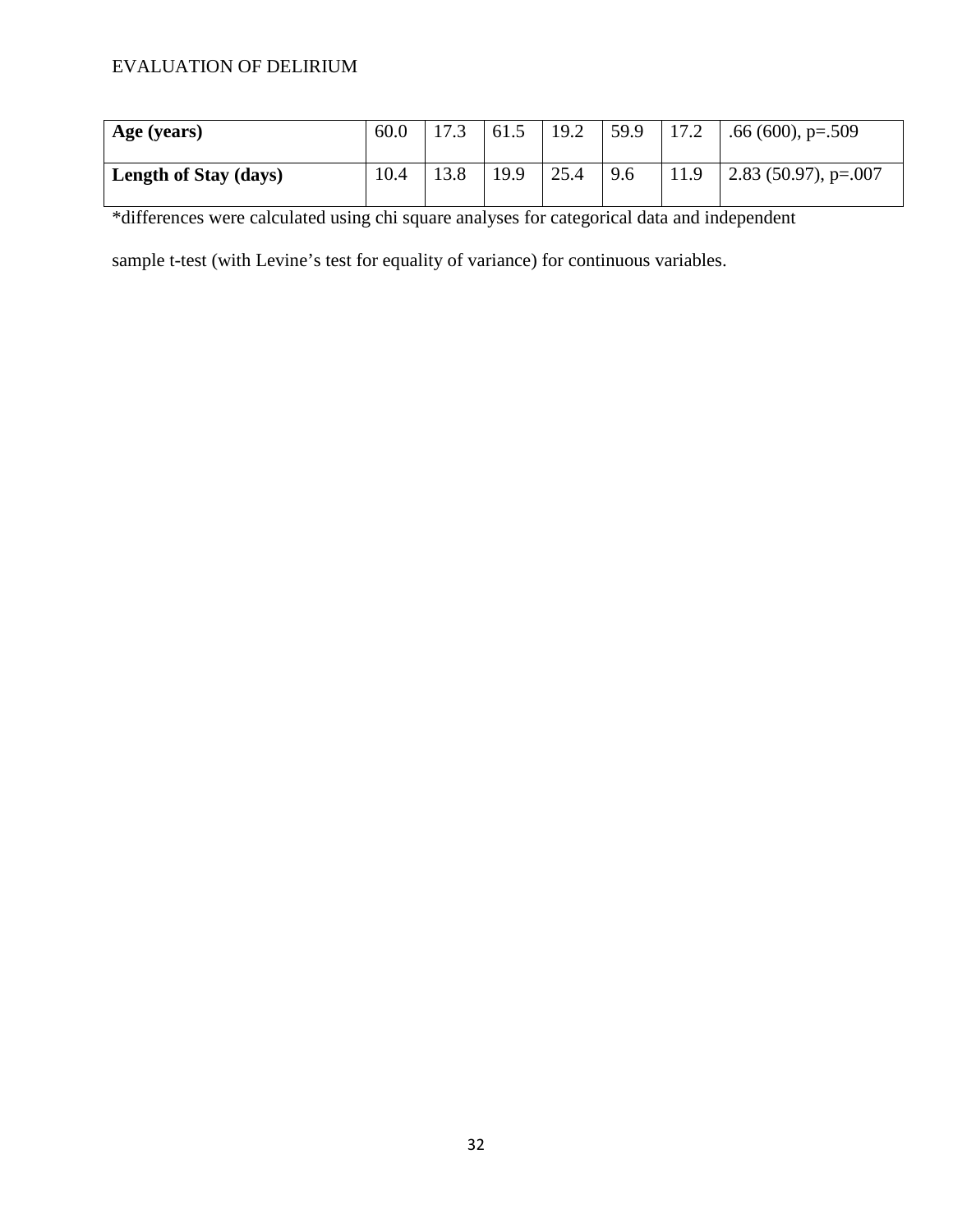**Table 3. Differences in demographics, length of stay, restraints used, and mortality between patients with and without psychiatric medications on admission who experience delirium and/or altered mental status** 

|                                               | Total<br>$(N=602)$ |      | Patients with<br>Psych Meds<br>$(n=88)$ |      | Patients<br>without<br>Psych Meds<br>$(n=514)$ |      | Differences<br>Chi square (df), p-<br>value |
|-----------------------------------------------|--------------------|------|-----------------------------------------|------|------------------------------------------------|------|---------------------------------------------|
|                                               | $\mathbf N$        | $\%$ | $\mathbf n$                             | $\%$ | $\mathbf n$                                    | $\%$ |                                             |
| <b>Sex</b>                                    |                    |      |                                         |      |                                                |      | 13.5 (1), $p < .0001$                       |
| Male                                          | 314                | 52.2 | 30                                      | 34.1 | 284                                            | 55.3 |                                             |
| Female                                        | 288                | 47.8 | $\overline{58}$                         | 65.9 | 230                                            | 44.7 |                                             |
| Ethnicity                                     |                    |      |                                         |      |                                                |      | .01 $(1)$ , p=.897                          |
| White                                         | 552                | 91.7 | 81                                      | 92.0 | 471                                            | 91.6 |                                             |
| Non-White                                     | 50                 | 8.3  | $\overline{7}$                          | 8.0  | 43                                             | 8.4  |                                             |
| <b>Psychiatric Diagnosis</b>                  |                    |      |                                         |      |                                                |      | 43.3 (4), p <. 0001                         |
| None                                          | 337                | 56.0 | 25                                      | 28.4 | 312                                            | 60.7 |                                             |
| Mood                                          | 88                 | 14.6 | 26                                      | 29.5 | 62                                             | 12.1 |                                             |
| Anxiety                                       | 67                 | 11.1 | 19                                      | 21.6 | 48                                             | 9.3  |                                             |
| Cognitive & Psychotic & Sexual<br>Dysfunction | 36                 | 6.0  | 9                                       | 10.2 | 27                                             | 5.3  |                                             |
| Substance Use                                 | 74                 | 12.3 | 9                                       | 10.2 | 65                                             | 12.6 |                                             |
| <b>Primary Diagnosis</b>                      |                    |      |                                         |      |                                                |      | 3.8 $(5)$ , p=.574                          |
| Cerebral Infarction and                       | 316                | 52.5 | 47                                      | 53.4 | 269                                            | 52.3 |                                             |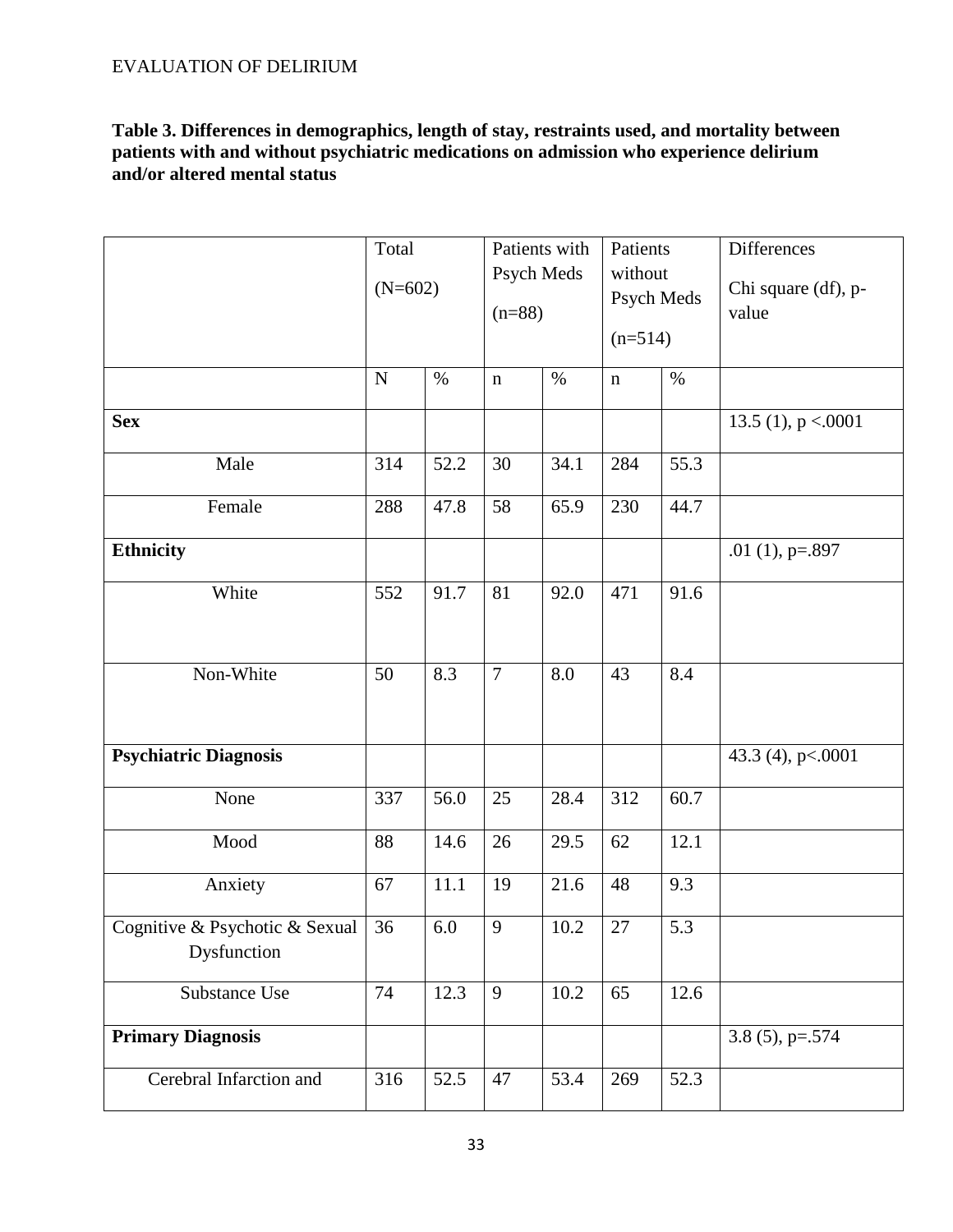| Hemorrhage                                                                                                       |           |      |                |      |           |      |                      |
|------------------------------------------------------------------------------------------------------------------|-----------|------|----------------|------|-----------|------|----------------------|
| Traumatic Brain<br>Injury/Falls/MVA                                                                              | 40        | 6.6  | $\overline{3}$ | 3.4  | 37        | 7.2  |                      |
| Arterial embolism/stent/Aortic<br>Aneurysm                                                                       | 132       | 21.9 | 18             | 20.5 | 114       | 22.2 |                      |
| Spinal Cord Injury                                                                                               | 18        | 3.0  | $\overline{2}$ | 2.3  | 16        | 3.1  |                      |
| Malignant and Benign<br>Neoplasm                                                                                 | 16        | 2.7  | $\overline{2}$ | 2.3  | 14        | 2.7  |                      |
| Other Neurosurgery or<br>Diagnosis (Epilepsy, congenital<br>issues, endocardial issues,<br>Encephalopathy, etc.) | 80        | 13.3 | 16             | 18.2 | 64        | 12.5 |                      |
| <b>Delirium</b>                                                                                                  |           |      |                |      |           |      | .04 $(1)$ , p=.850   |
| N <sub>o</sub>                                                                                                   | 551       | 91.5 | 81             | 92.0 | 470       | 91.4 |                      |
| Yes                                                                                                              | 51        | 8.5  | $\overline{7}$ | 8.0  | 44        | 8.6  |                      |
| <b>Glasgow Coma Scale</b>                                                                                        |           |      |                |      |           |      | $3.0(1)$ , p=.083    |
| Greater than 13                                                                                                  | 325       | 54.0 | 55             | 62.5 | 270       | 52.5 |                      |
| 13 or less                                                                                                       | 277       | 46.0 | 33             | 37.5 | 244       | 47.5 |                      |
| <b>Restraint Use</b>                                                                                             |           |      |                |      |           |      | .01 $(1)$ , p=.910   |
| No                                                                                                               | 359       | 59.6 | 52             | 59.1 | 307       | 59.7 |                      |
| Yes                                                                                                              | 243       | 40.4 | 36             | 40.9 | 207       | 40.3 |                      |
| <b>Mortality</b>                                                                                                 |           |      |                |      |           |      | $1.74(1)$ , p=.186   |
| No                                                                                                               | 571       | 94.9 | 86             | 97.7 | 485       | 94.4 |                      |
| Yes                                                                                                              | 31        | 5.1  | $\overline{2}$ | 2.3  | 29        | 5.6  |                      |
|                                                                                                                  | ${\rm m}$ | sd   | m              | sd   | ${\rm m}$ | sd   | Differences          |
|                                                                                                                  |           |      |                |      |           |      | t-test (df), p-value |